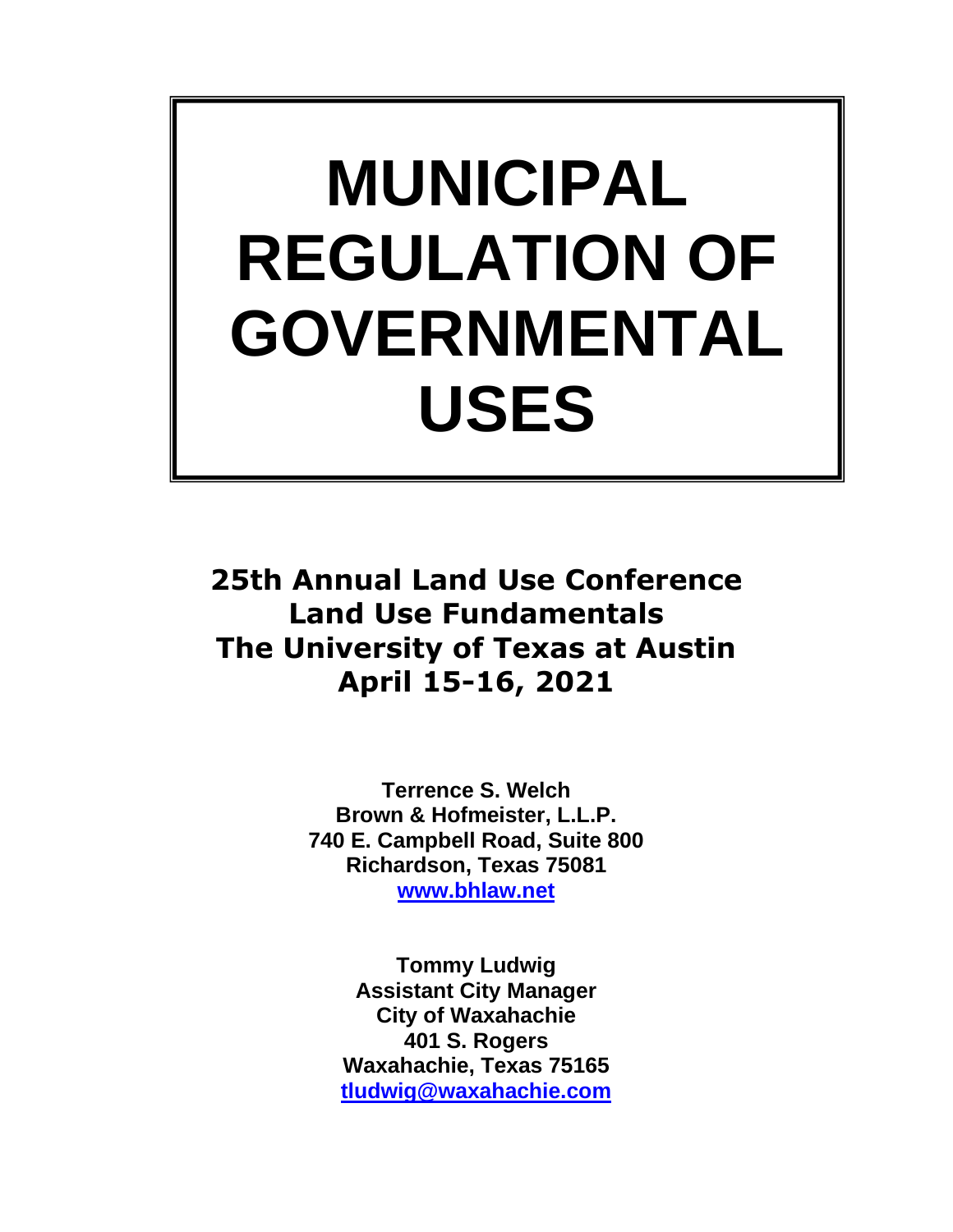#### **Introduction**

In day-to-day municipal land use practice, attorneys and planning staff often are required to address and evaluate whether a city's land use regulations apply to other governmental entities. While we generally assume municipal zoning powers do not apply to the United States, state or county governments, and there is limited authority relative to public schools, is that actually correct? Are there exceptions in the law that perhaps allow some limited municipal control? And even if municipal control is constitutionally or statutorily preempted, in practice do cities nevertheless have input in the land use decision? The purpose of this paper, and the accompanying presentation, is to provide an overview of the legal aspects of municipal regulation of governmental uses which term is defined as "uses involving public functions conducted by a governmental entity" <sup>1</sup>—as well as address practical issues when cities must deal with land use issues involving other governmental entities. Last, we will address whether a city is exempted from either following or enforcing its own zoning and land use ordinances.

#### **II.**

#### **Municipal Regulation of Federal Land Uses**

When we think about dealing with agencies of the federal government, the term "noblesse oblige" comes to mind: "the obligation of anyone who is in a better position than others—due, for example, to high office or celebrity—to act respectably and responsibly."<sup>2</sup> That phrase, in a nutshell, expresses how the federal government usually treats municipal land use regulations—"we will do what you city officials request if we deign it to be in our best interests, and if we deem it is not too expensive to comply!"

While the foregoing may appear dismissive of municipal land use authority by the federal government, there are strong constitutional and statutory bases for federal preemption of municipal land use ordinances and regulations. First and foremost, the Supremacy Clause of Article VI of the United States Constitution provides, in part, that "[t]his Constitution, and the Laws of the United States which shall be made in Pursuance thereof . . . shall be the supreme Law of the

<sup>1</sup> *See* Ziegler, *Rathkopf's The Law of Zoning and Planning* § 76:1 at 76-3 (2019) (hereinafter referred to as "*Rathkopf's*").

<sup>&</sup>lt;sup>2</sup> See Noblesse Oblige | Definition of Noblesse Oblige by Merriam-Webster [\(merriam-webster.com\).](https://www.merriam-webster.com/dictionary/noblesse%20oblige#:~:text=Then,%20as%20now,%20%22noblesse%20oblige%22%20referred%20to%20the,or%20celebrity%20-%20to%20act%20respectably%20and%20responsibly.)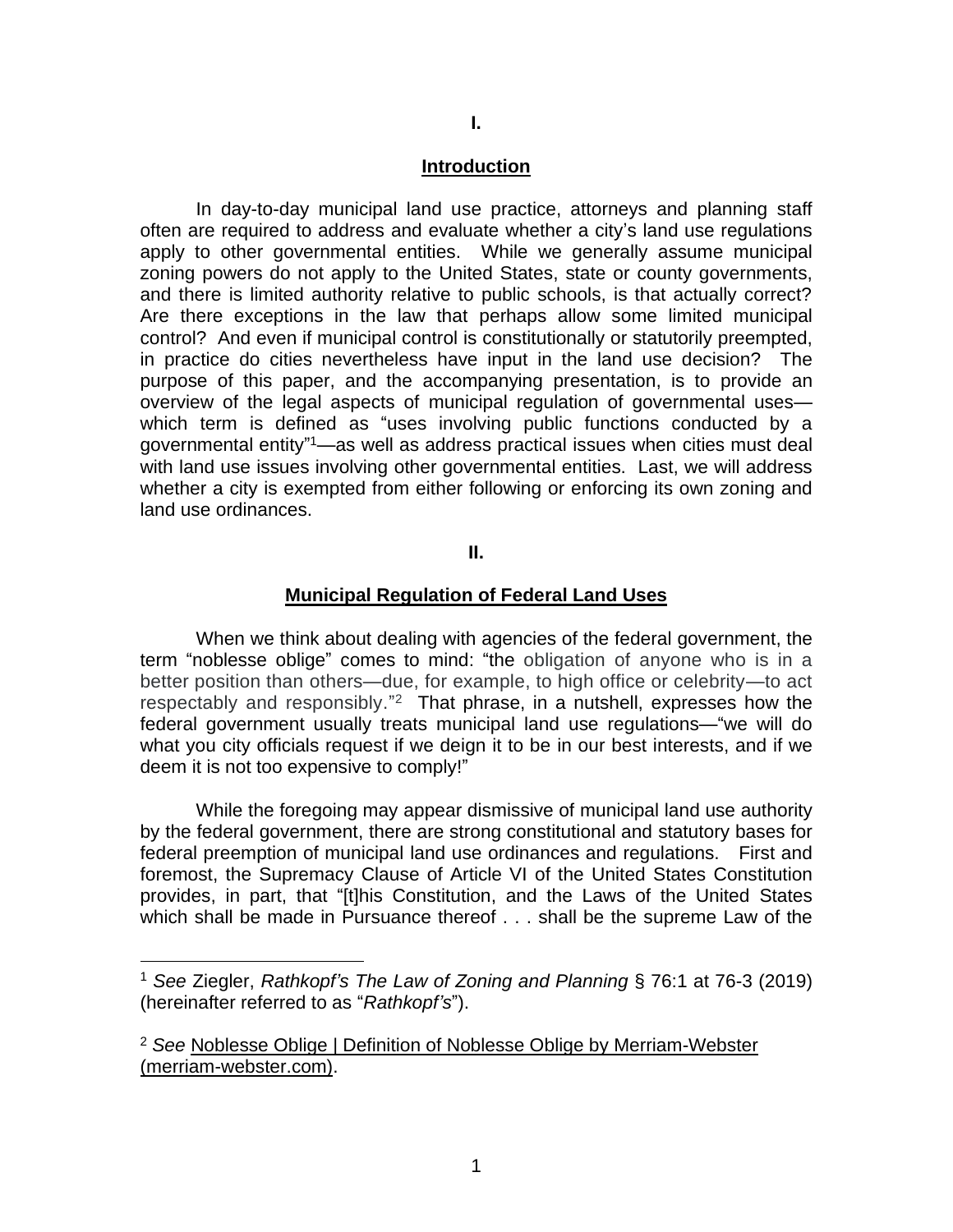land; . . . any Thing in the Constitution or Laws of any State to the Contrary notwithstanding." As a consequence, any land owned or leased by the United States or an agency of the federal government for purposes authorized by Congress is immune from and supersedes state and local laws in contravention thereof.<sup>3</sup> The only exception to that rule is where there is "clear and unambiguous" congressional authorization allowing for state and local legislation to apply which, not surprisingly, is very rare. $4$ 

The Texas zoning regulatory scheme similarly unambiguously recognizes federal preeminence over local land use regulations. Section 211.013(c) of the Texas Local Government Code specifically provides that municipal zoning power "does not apply to a building, other structure, or land under the control, administration, or jurisdiction of a . . . federal agency." While the authors are unaware of any federal land use-related statute that "clearly and unambiguously" defers to the land use authority of Texas municipalities, most play revolves around the question to what extent a federal statute or regulation allows a municipality to assert some municipal land use regulatory authority.

With the construction of post offices in local communities, for example, applicable federal guidelines provide that

[a]s a federal entity, the Postal Service enjoys immunity from state and local regulation except where Congress has waived such immunity. However, despite this immunity, the Postal Service complies with local zoning, planning, and building codes to the extent practical and consistent with Postal Service operational needs in acquiring interests in real property. 5

<sup>3</sup> *Rathkopf's* § 76:23 at 76-88. As discussed in note 1 on that page, and not surprisingly, much of the tension between state and local authority versus federal authority has surfaced over the location of post offices.

<sup>4</sup> *Id*. at 76-89 n.2 (citing applicable federal and state case law for the proposition that congressional authorization must be clear and unambiguous). The United States Supreme Court has noted, however, that land use is a "quintessential state and local power" and that "[w]e ordinarily expect a 'clear and manifest' statement from Congress to authorize an unprecedented intrusion into traditional state authority." *See Rapanos v. United States*, 547 U.S. 715, 738 (2006) (and cases cited therein).

<sup>5</sup> Handbook RE-1, *U.S. Postal Service Facilities Guide to Real Property Acquisitions and Related Services* (October 2015), subpart 331 at 7 (emphasis added), found at https://about.usps.com/handbooks/re1.pdf.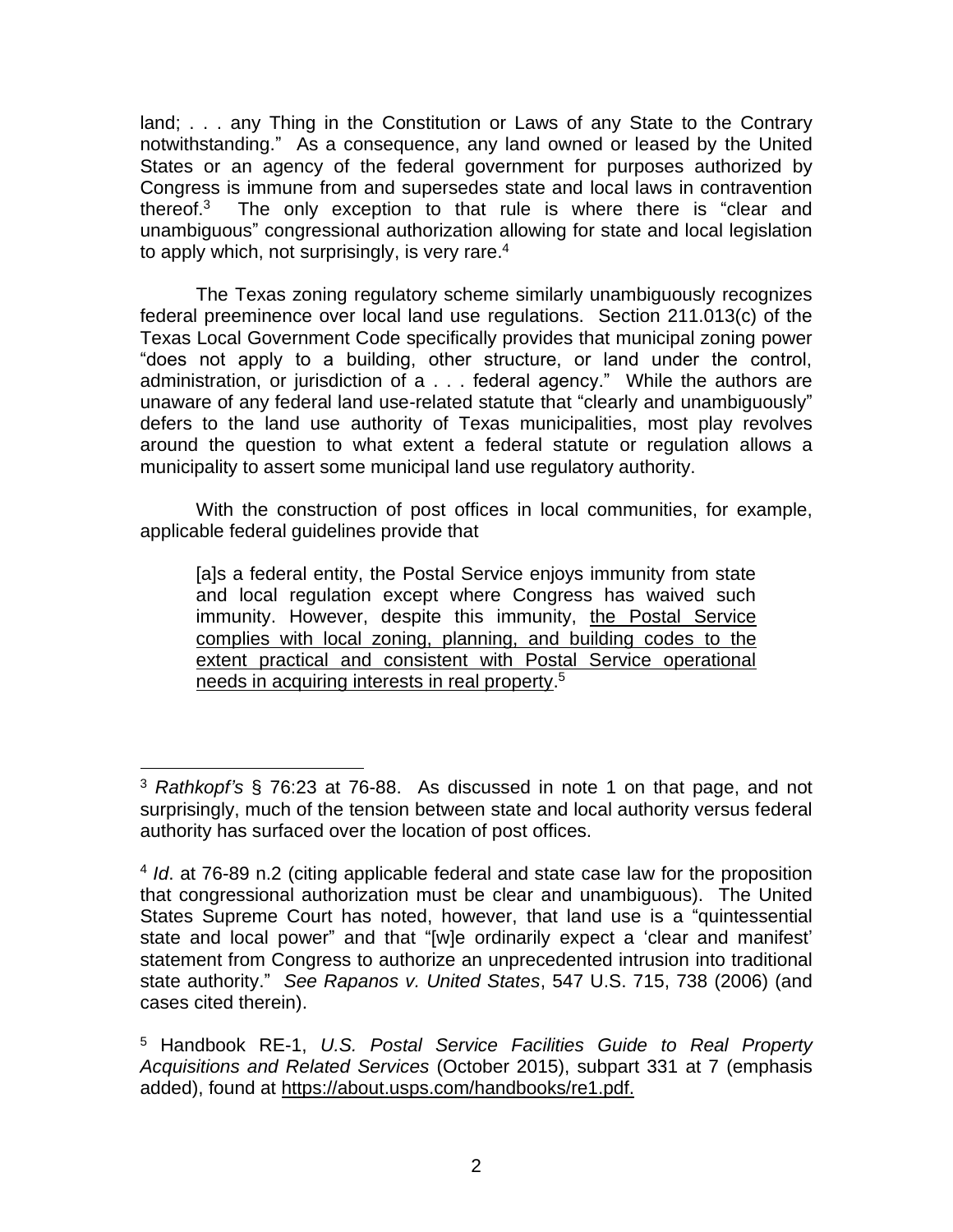Not surprisingly, the decision of the federal government to follow or be subject to local land use regulations rests solely with the federal government. Thus, while it is not unusual for federal and local officials to collaborate about the construction of federal facilities in a municipality, the federal officials need not comply with local regulations except to the extent the federal government deems such cooperation in its best interests.

Please note that while a municipality and its land use regulations do not preempt federal authority on federal property (that is, situations where there exists congressional authority that clearly and unambiguously permits the enforcement of municipal land use regulations on federal property), there are many instances where a federal regulatory scheme either allows, alters or otherwise impacts the enforcement of some municipal land use laws on property not owned by the federal government. For example, in the following instances either the underlying federal statute or courts have determined that some municipal land use authority is permitted (this is by no means an exhaustive listing):

**Cell Towers:** The Telecommunications Act of 1996<sup>6</sup> preserves local authority over the siting and construction of wireless communications facilities; however, there are five limitations on local authorities when dealing with cell towers and telecommunications carriers. A local government: (1) shall not prohibit or have the effect of prohibiting the provision of service<sup>7</sup>; (2) may not unreasonably discriminate between providers of functionally equivalent services<sup>8</sup>; (3) must act within a reasonable time after a request is filed<sup>9</sup>; (4) must issue a written opinion explaining its decision to deny a request, which decision must be supported by substantial evidence<sup>10</sup>; and (5) that denies a request is subject to judicial review of that decision.<sup>11</sup>

**Churches and Religious Land Uses: The Religious Land Use** and Institutionalized Persons Act ("RLUIPA")<sup>12</sup> provides, among others, religious

7 *Id*., § 332(c)(7)(B)(i)(II).

8 *Id*., § 332(c)(7)(B)(i)(I).

9 *Id*., § 332(c)(7)(B)(ii).

<sup>10</sup> *Id*., § 332(c)(7)(B)(iii).

<sup>11</sup> *Id*., § 332(c)(7)(B)(v).

<sup>12</sup> 42 U.S.C. § 2000cc *et seq.*

<sup>6</sup> 47 U.S.C. § 151 *et seq.*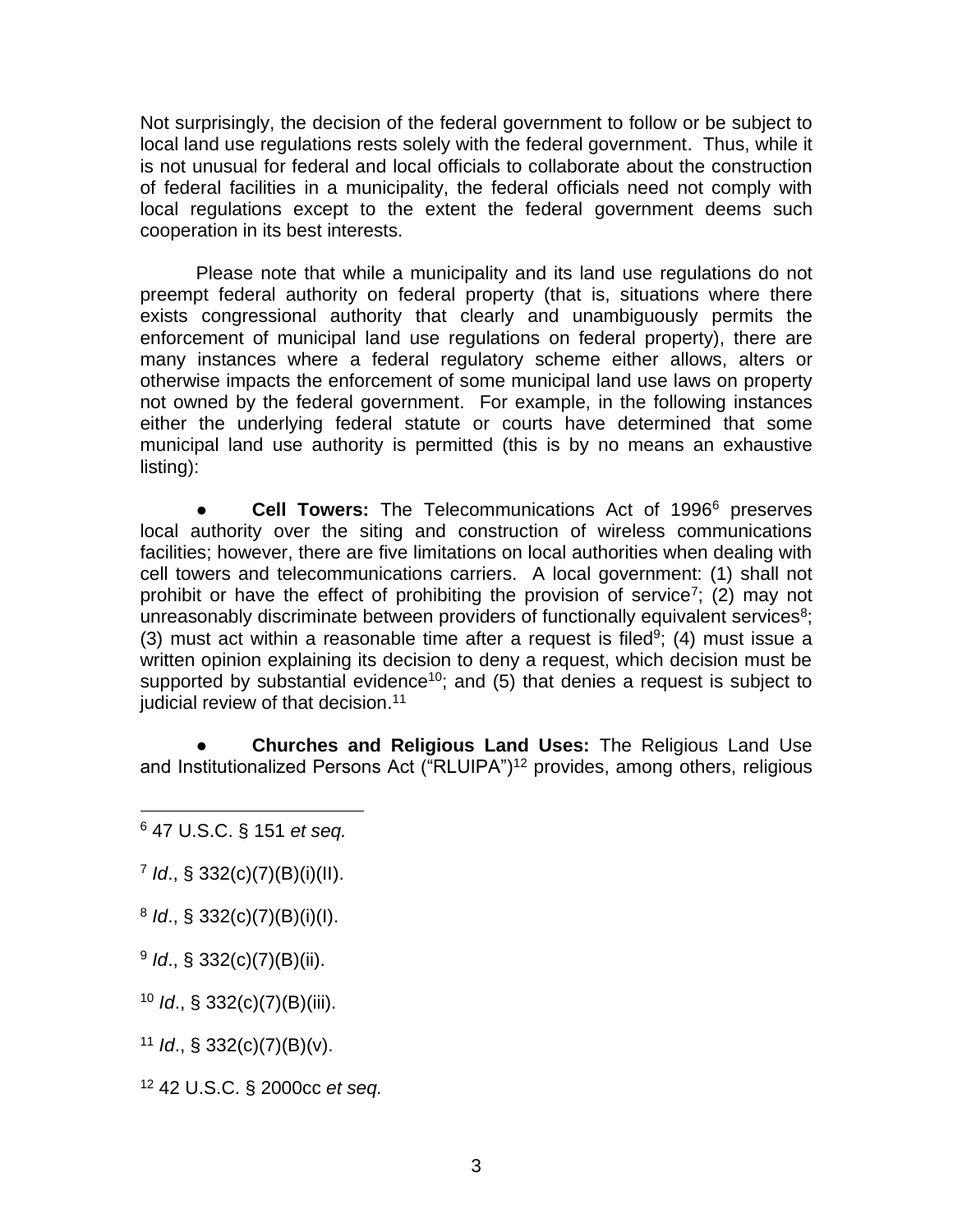institutions protection from discrimination by local governments in land use regulations and the processing of applications for the construction of buildings to be used for religious purposes. Section 2(a) of RLUIPA establishes as a general rule that "[n]o government shall impose or implement a land use regulation in a manner that imposes a substantial burden on the religious exercise of a person, including a religious assembly or institution, unless the government demonstrates that imposition of the burden on that person, assembly, or institution—

- (A) is in furtherance of a compelling governmental interest; and
- (B) is the least restrictive means of furthering that compelling governmental interest."<sup>13</sup>

In Section 2(a)(2) of RLUIPA, this general rule is limited in scope by the following language, which specifies that this general rule applies in any case in which:

- (A) the substantial burden is imposed in a program or activity that receives federal financial assistance, even if the burden results from a rule of general applicability;
- (B) the substantial burden affects, or removal of that substantial burden would affect, commerce with foreign nations, among the several States, or with Indian tribes, even if the burden results from a rule of general applicability; or
- (C) the substantial burden is imposed in the implementation of a land use regulation or system of land use regulations, under which a government makes, or has in place formal or informal procedures or practices that permit the government to make, individualized assessments of the proposed uses for the property involved.<sup>14</sup>

Section 2(b) of RLUIPA contains non-discrimination and non-exclusion provisions that protect religious assemblies or institutions. Section 2(b)(1) provides that no state or local government "shall impose or implement a land use regulation in a manner that treats a religious assembly or institution on less than equal terms with a nonreligious assembly or institution" and Section 2(b)(2) provides that these governmental entities shall not "impose or implement a land use regulation that discriminates against any assembly or institution on the basis of religion or religious denomination."<sup>15</sup> In addition, Section 2(b)(3) states that

<sup>13</sup> 42 U.S.C.A. § 2000cc-2(a)(1).

<sup>14</sup> *Id*., § 2000cc-2(a)(2).

<sup>15</sup> *Id*., § 2000cc-2(b).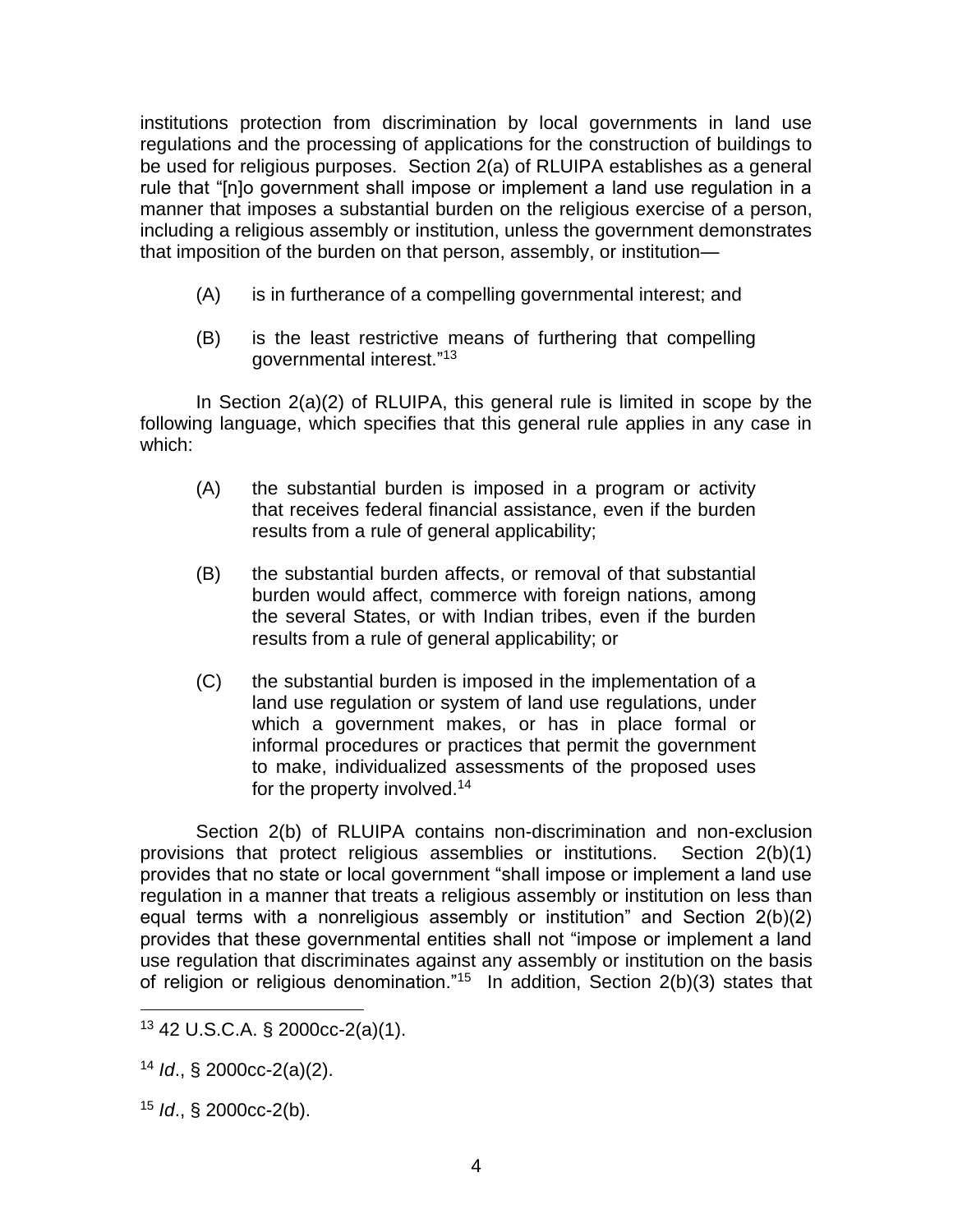"[n]o government shall impose or implement a land use regulation that . . . totally excludes religious assemblies from a jurisdiction; or . . . unreasonably limits religious assemblies, institutions, or structures within a jurisdiction."<sup>16</sup>

**Natural Gas Compressor Stations:** Under the federal Pipeline Safety Act,<sup>17</sup> the Fifth Circuit Court of Appeals was asked to determine in *Texas Midstream Gas Services, L.L.C. v. City of Grand Prairie<sup>18</sup>* whether the City of Grand Prairie's zoning authority was subservient to a pipeline company's power of eminent domain. A natural gas gathering company acquired land to construct a compressor station in Grand Prairie and the City required the company to obtain a specific use permit as well as comply with the following detailed sitespecific requirements: a building permit for the "station complex"; an approved, platted lot; the compressor station buildings and equipment were subject to a minimum setback; a "security fence" of at least eight feet in height enclosing the compressor station site; the portion of the fence that fronted a public right-of-way must be made of wrought iron, with brick or stone columns every 50 feet; the equipment and "sound attenuation structures" must be enclosed within a building, with a "portion of its exterior walls constructed of masonry"; a four foot high masonry bulkhead wall constructed on at least two building facades most visible to the public; at least two building facades, specifically those most visible to the public, shall be constructed with a brick or stone accent that is at least twenty feet in width, extending vertically to the roof line of the building and terminating with a sloped or arched profile; a roof pitch of no less than 5:12 and containing at least one raised structure in the form of a cupola, steeple tower, clear-story element or similar structures; the building's non-masonry wall surfaces were to be constructed of painted metal, stucco or cementitious fiber board material; specified architectural features; a concrete-paved driveway from the street to the station complex and concrete parking areas; and landscaping "in a manner that is compatible with the environment and existing surrounding area."<sup>19</sup>

While holding that a municipality could enforce its reasonable zoning requirements, "[u]nder Texas law, a city may not unreasonably exercise its police powers to zone out eminent domain authorities all together."<sup>20</sup> Here, Grand

 $16$  *Id.* 

<sup>17</sup> 49 U.S.C. § 60101-60137.

 $18$  608 F.3d 200 (5<sup>th</sup> Cir. 2010).

<sup>19</sup> See *Texas Midstream Gas Services, L.L.C. v. City of Grand Prairie,* 2008 WL 5000038 at \*6 (N.D. Tex. 2008), citing City of Grand Prairie Unified Dev. Code art. 4, § 10 (2008). The federal district court concluded that only the security fencing requirement was preempted under the Pipeline Safety Act. *Id*. at \*12.

<sup>20</sup> *Texas Midstream Gas Services*, 608 F.3d at 209.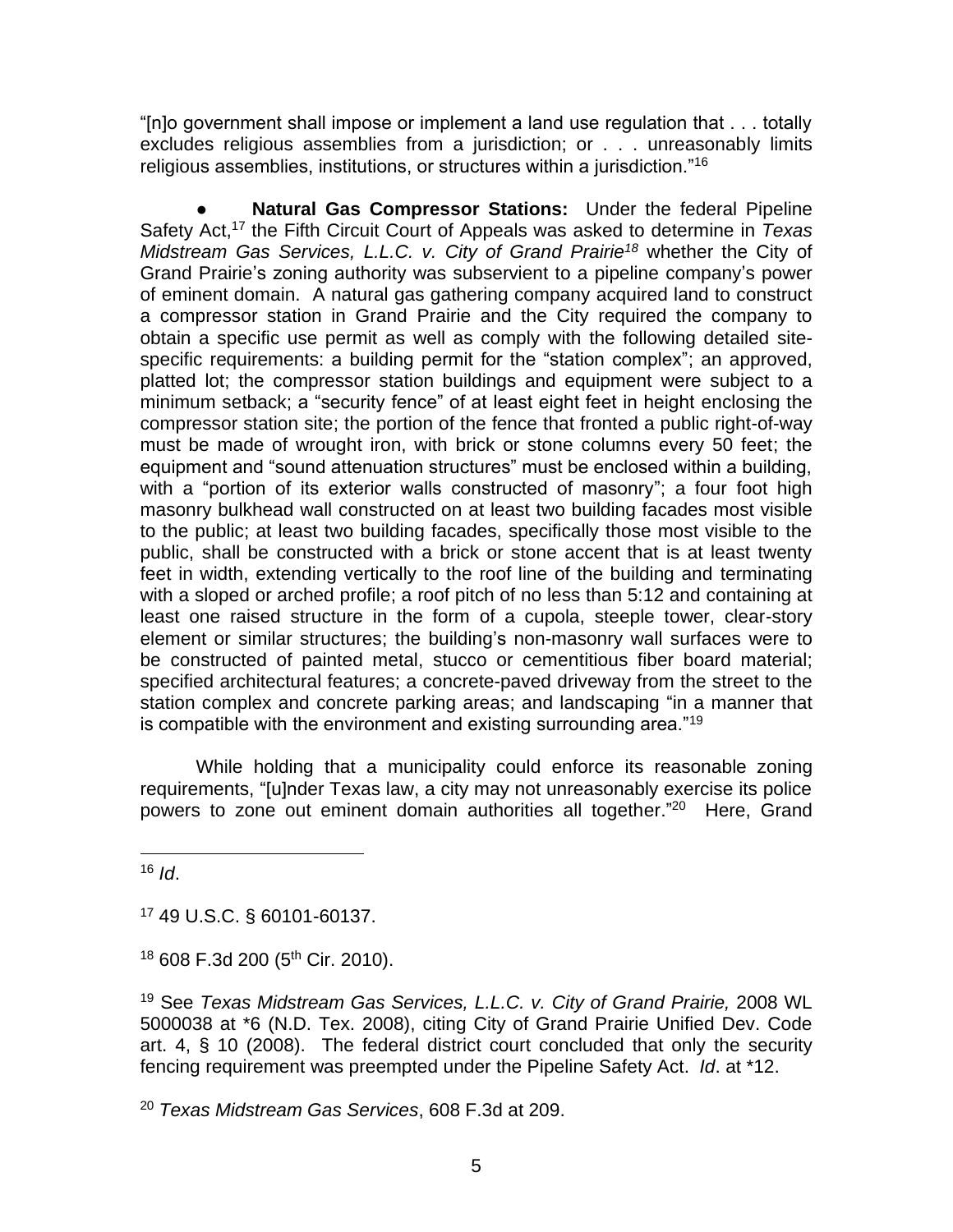Prairie through its detailed development requirements did not "zone out" natural gas compressor stations and the only zoning requirement that was preempted under the federal statute was the security fencing requirement.<sup>21</sup> All other development standards were enforceable.

## **III.**

# **Municipal Regulation of State and County Land Uses**

In section II, above, we addressed federal preeminence over local land use regulations; however, the same preemption exists for state and county government over local land use regulations. Besides recognizing that the federal government is not subject to local land use regulations, Section 211.013(c) of the Texas Local Government Code similarly provides that municipal zoning power "does not apply to a building, other structure, or land under the control, administration, or jurisdiction of a state . . . agency." The statute does provide, however, that local land use regulations in fact do apply "to a privately owned building or other structure and privately owned land when leased to a state agency." 22

The authors are unaware of any state legislation that specifically authorizes municipalities to impose local land use regulations on state- or countyowned properties; however, not unlike federal legislation, there are numerous state statutes that alter or otherwise impact the enforcement of some municipal land use laws on property not owned by a state or county government. For example, in the following instances either the underlying state statute or courts have determined that some limited municipal land use authority is permitted (again, this is by no means an exhaustive listing):

**Community/Group Homes:** Chapter 123 of the Texas Human Resources Code, entitled "Community Homes for Persons with Disabilities," prohibits municipal zoning restrictions against community homes. The statute provides basic definitions, and addresses local limitations on community homes.

Initially, a "community home" is defined first, as "a community-based residential home" operated by: (A) the Texas Department of Aging and Disability Services; (B) a community center organized under Chapter 534, Texas Health and Safety Code, that provides services to persons with disabilities; (C) an entity subject to the Texas Nonprofit Corporation Law as described by Section 1.008(d) of the Texas Business Organizations Code; or (D) an entity certified by the Texas Department of Aging and Disability Services as a provider under the ICF-

<sup>21</sup> *Id*. at 212.

 $22$  Tex. Local Gov't Code § 211.013(d).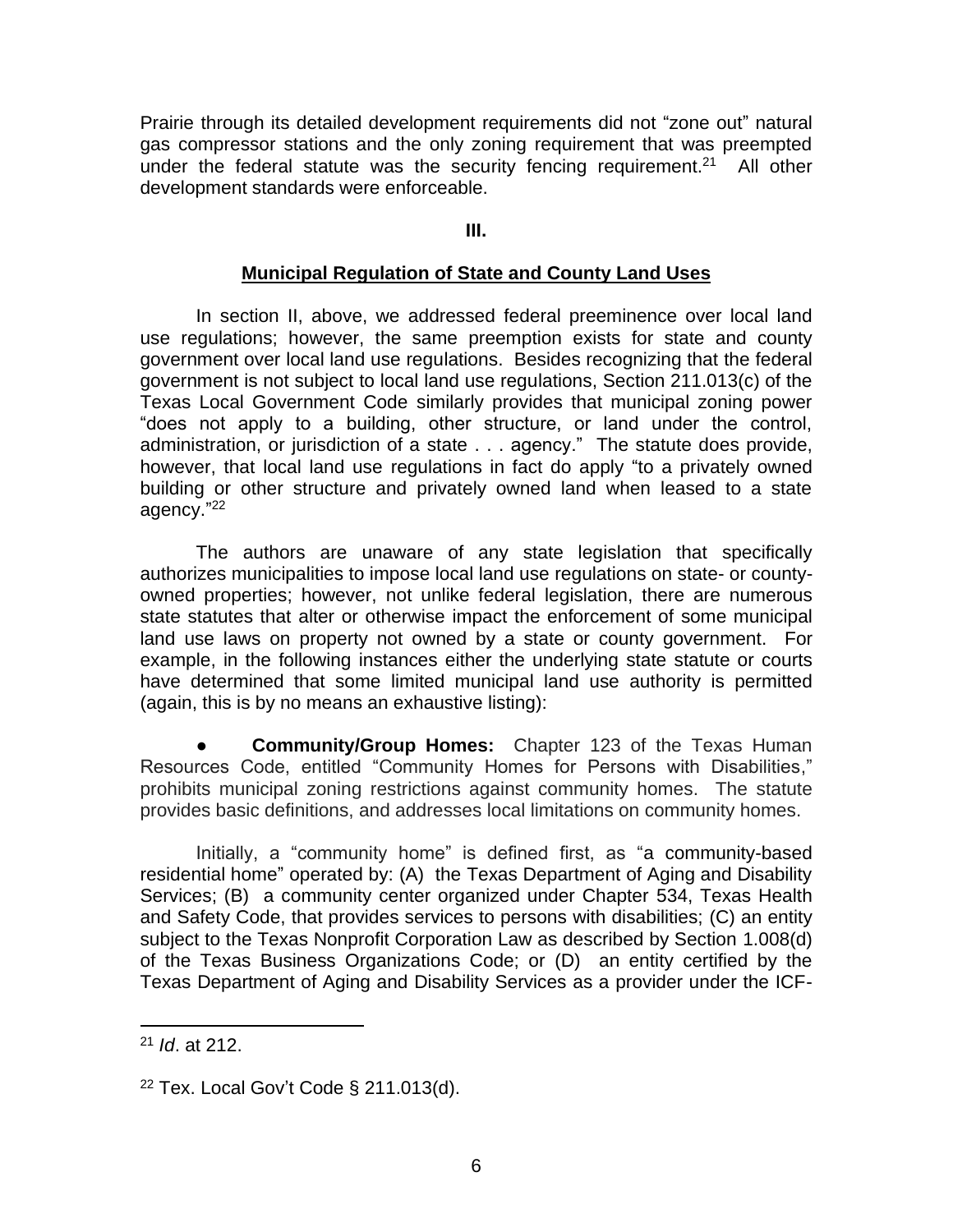IID<sup>23</sup> medical assistance program; or second, as "an assisted living facility licensed under Chapter 247 of the Texas Health and Safety Code, "provided that the exterior structure retains compatibility with the surrounding residential dwellings." 24

A community home must provide the following services to its disabled residents<sup>25</sup>: food and shelter, personal quidance, care, habilitation services and

<sup>24</sup> Tex. Hum. Res. Code § 123.004. In a 2011 paper written by Monte Akers and Jason D. King for the Fall Conference of the Texas City Attorneys Association, entitled "Municipal Regulation of Group Homes," they identify at least 24 types of homes, houses, centers and other facilities that may qualify as group homes: "agency foster home," Tex. Hum. Res. Code ch. 42; "assisted living facility," Tex. Health & Safety Code ch. 247; "boarding home facility," Tex. Health & Safety Code ch. 260; "child-care facility," Tex. Hum. Res. Code ch. 42; "community corrections facility," Tex. Gov't Code ch. 509, including: (A) a restitution center; (B) a court residential treatment facility; (C) a substance abuse treatment facility; (D) a custody facility or boot camp; (E) a facility for an offender with a mental impairment, as defined by Tex. Health & Safety Code § 614.001; (F) an intermediate sanction facility; and (G) a "state jail felony facility" under Subchapter A of Tex. Gov't Code ch. 507; "community homes," Tex. Hum. Res. Code ch. 123; "community residential facility," Tex. Gov't Code § 508.119; "daycare center," Tex. Hum. Res. Code § 42.002; "family home," Tex. Hum. Res. Code ch. 42; "foster group home," Tex. Hum. Res. Code ch. 42; "foster home," Tex. Hum. Res. Code ch. 42; "group day-care home," Tex. Hum. Res. Code ch. 42; "halfway houses," Tex. Gov't Code § 508.118, whether operated by the state, local governments, religious organizations, non-profits, or private companies, including those for former prisoners, mentally handicapped, physically disabled, mental patients, post-addiction recovery, sex offenders, parolees, juvenile/troubled youth, and drug rehabilitation; "hospice," Tex. Health & Safety Code ch. 142; "personal care facilities," Tex. Health & Safety Code ch. 247; "special care facilities," Tex. Health & Safety Code ch. 248; and "residential AIDS hospices," Tex. Health & Safety Code § 248.029.

<sup>25</sup> According to Section 123.002 of the Texas Human Resources code, a "person with a disability" means a person whose ability to care for himself or herself, perform manual tasks, learn, work, walk, see, hear, speak, or breathe is substantially limited because the person has: (1) an orthopedic, visual, speech, or hearing impairment; (2) Alzheimer's disease; (3) pre-senile dementia; (4) cerebral palsy; (5) epilepsy; (6) muscular dystrophy; (7) multiple sclerosis; (8)

<sup>&</sup>lt;sup>23</sup> Intermediate Care Facilities for Individuals with an Intellectual Disability or Related Conditions program, which provides residential and habilitation services to people with intellectual disabilities or a related condition. *See* [https://hhs.texas.gov/doing-business-hhs/provider-portals/long-term-care](https://hhs.texas.gov/doing-business-hhs/provider-portals/long-term-care-providers/intermediate-care-facilities-icfiid)[providers/intermediate-care-facilities-icfiid.](https://hhs.texas.gov/doing-business-hhs/provider-portals/long-term-care-providers/intermediate-care-facilities-icfiid)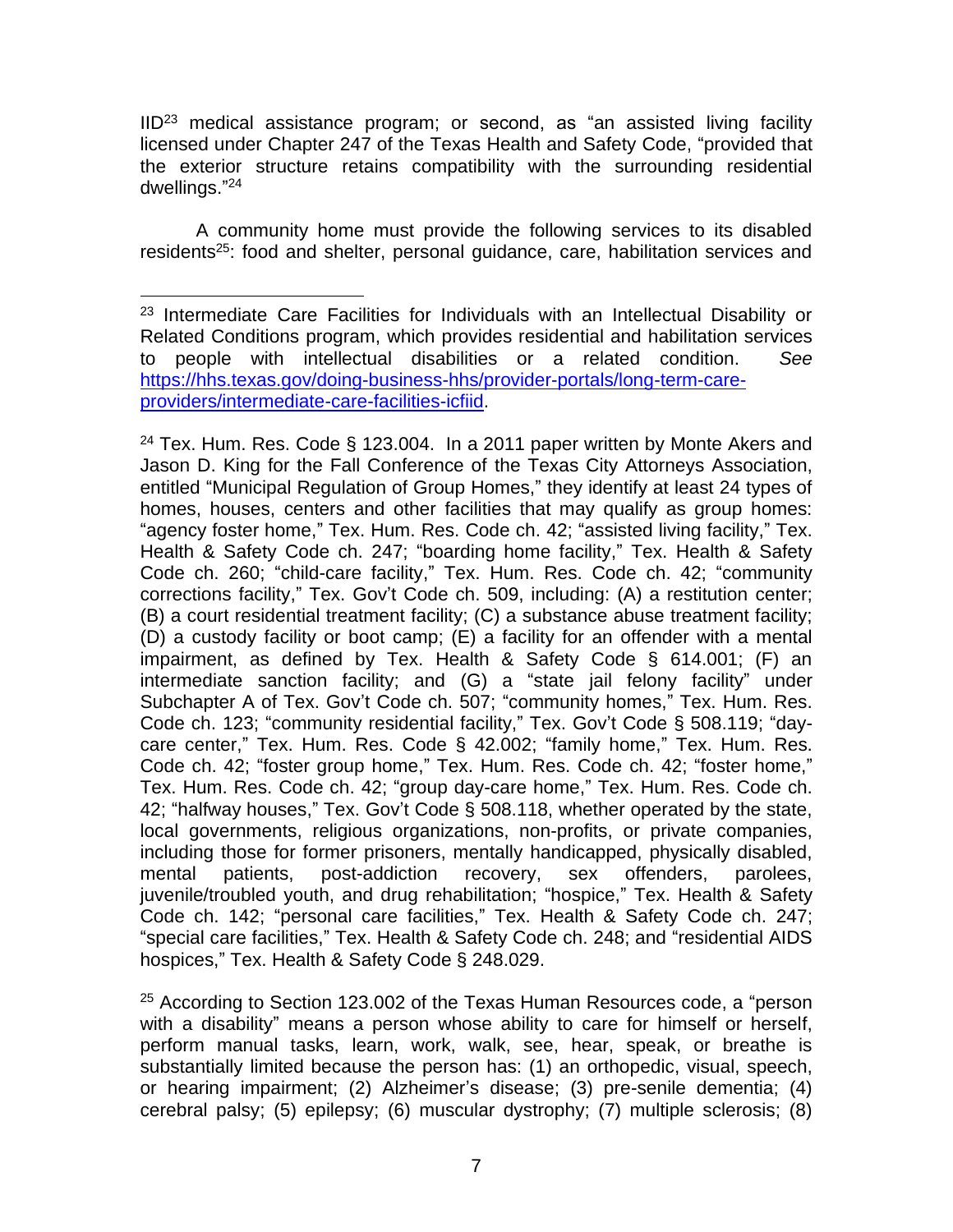supervision.<sup>26</sup> In the zoning context, a community home operated pursuant to Chapter 123 of the Texas Human Resources Code "is authorized in any district [of a city] zoned as residential" and any "restriction . . . that relates to the use of property may not prohibit the use of the property as a community home."<sup>27</sup> Further, while community homes are restricted to not more than six persons with disabilities, regardless of the legal relationship with each other, and two supervisors at any one time,  $28$  a community home may not be established within one-half mile of an existing community home.<sup>29</sup>

● **Alcoholic Beverage Establishments:** Any municipal attorney or planning professional can attest to the questions that often arise about the extent to which municipalities may regulate alcoholic beverages—from where they may be sold and the extent that a city may regulate alcoholic beverage sales, to which municipal zoning regulations can be applied to alcoholic beverage establishments. Prior to 1977, alcoholic beverages were regulated in the State of Texas by the Texas Liquor Control Act. Numerous courts interpreting the Act held that it did not preempt home-rule cities from enacting more stringent regulations.<sup>30</sup> In 1977, the Texas Liquor Control Act was codified into the Texas Alcoholic Beverage Code ("TABC"). Section 1.06 of the TABC states that

[u]nless otherwise specifically provided by the terms of this code, the manufacture, sale, distribution, transportation, and possession of alcoholic beverages shall be governed exclusively by the provisions of this code.<sup>31</sup>

cancer; (9) heart disease; (10) diabetes; (11) an intellectual disability; (12) autism; or (13) mental illness.

<sup>26</sup> *Id*., § 123.005.

- <sup>27</sup> *Id*., § 123.003.
- <sup>28</sup> *Id*., § 123.006.
- <sup>29</sup> *Id*., § 123.008.

<sup>30</sup> *See, e.g., City of Clute v. Linscomb*, 446 S.W.2d 377 (Tex.Civ.App.-Houston [1st Dist.] 1969, no writ); *Louder v. Texas Liquor Control Board*, 214 S.W.2d 336 (Tex.Civ.App.-Beaumont 1948, writ ref'd n.r.e.); *Eckert v. Jacobs*, 142 S.W.2d 374 (Tex.Civ.App.-Austin 1940, no writ).

 $31$  Tex. Alco. Bev. Code § 1.06.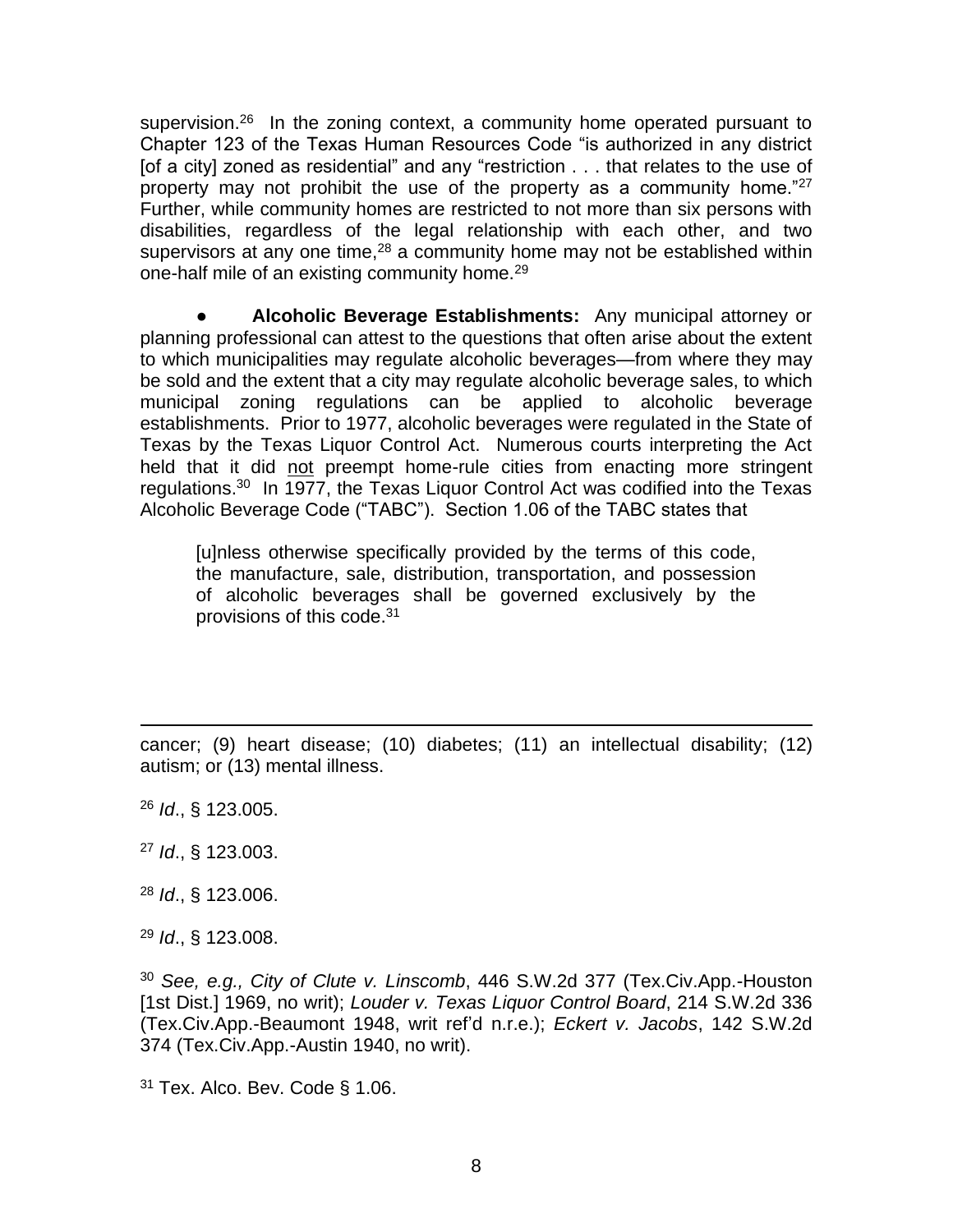Nevertheless, subsequent to this codification, at least one court continued to hold that the statute did not preempt more restrictive municipal control.<sup>32</sup> In 1987, the Texas Legislature added Section 109.57 to the TABC. Section 109.57 was further amended in subsequent legislative sessions and now reads, in part, as follows:

(a) Except as is expressly authorized by this code, a regulation, charter, or ordinance promulgated by a governmental entity of this state may not impose stricter standards on premises or businesses required to have a license or permit under this code than are imposed on similar premises or businesses that are not required to have such a license or permit.

(b) It is the intent of the legislature that this code shall exclusively govern the regulation of alcoholic beverages in this state, and that except as permitted by this code, a governmental entity of this state may not discriminate against a business holding a license or permit under this code.

(c) Neither this section nor Section 1.06 of this code affects the validity or invalidity of a zoning regulation that was formally enacted before June 11, 1987, and that is otherwise valid, or any amendment to such a regulation enacted after June 11, 1987, if the amendment lessens the restrictions on the licensee or permittee or does not impose additional restrictions on the licensee or permittee. For purposes of this subsection, "zoning regulation" means any charter provision, rule, regulation, or other enactment governing the location and use of buildings, other structures, and land.<sup>33</sup>

The Texas Supreme Court considered the preemptive effect of Section 109.57(a)-(c) in *Dallas Merchant's and Concessionaire's Association v. City of Dallas*. <sup>34</sup> In that case, the Dallas Merchant's and Concessionaire's Association and other various parties challenged an ordinance passed by the City of Dallas which prohibited the sale of alcoholic beverages within 300 feet of residential areas in certain parts of the City without a specific use permit. The City's ordinance was passed in an effort to curtail rising crime and other problems associated with the high concentration of alcohol-related businesses in the Fair

<sup>32</sup> *See Young, Wilkinson & Roberts v. City of Abilene*, 704 S.W.2d 380, 383 (Tex.App.-Eastland 1985, writ ref'd n.r.e.); *Abilene Oil Distributors v. City of Abilene*, 712 S.W.2d 644 (Tex.App.-Eastland 1986, writ ref'd n.r.e.).

 $33$  Tex. Alco. Bev. Code § 109.57 (emphasis added).

<sup>34</sup> 852 S.W.2d 489 (Tex. 1993).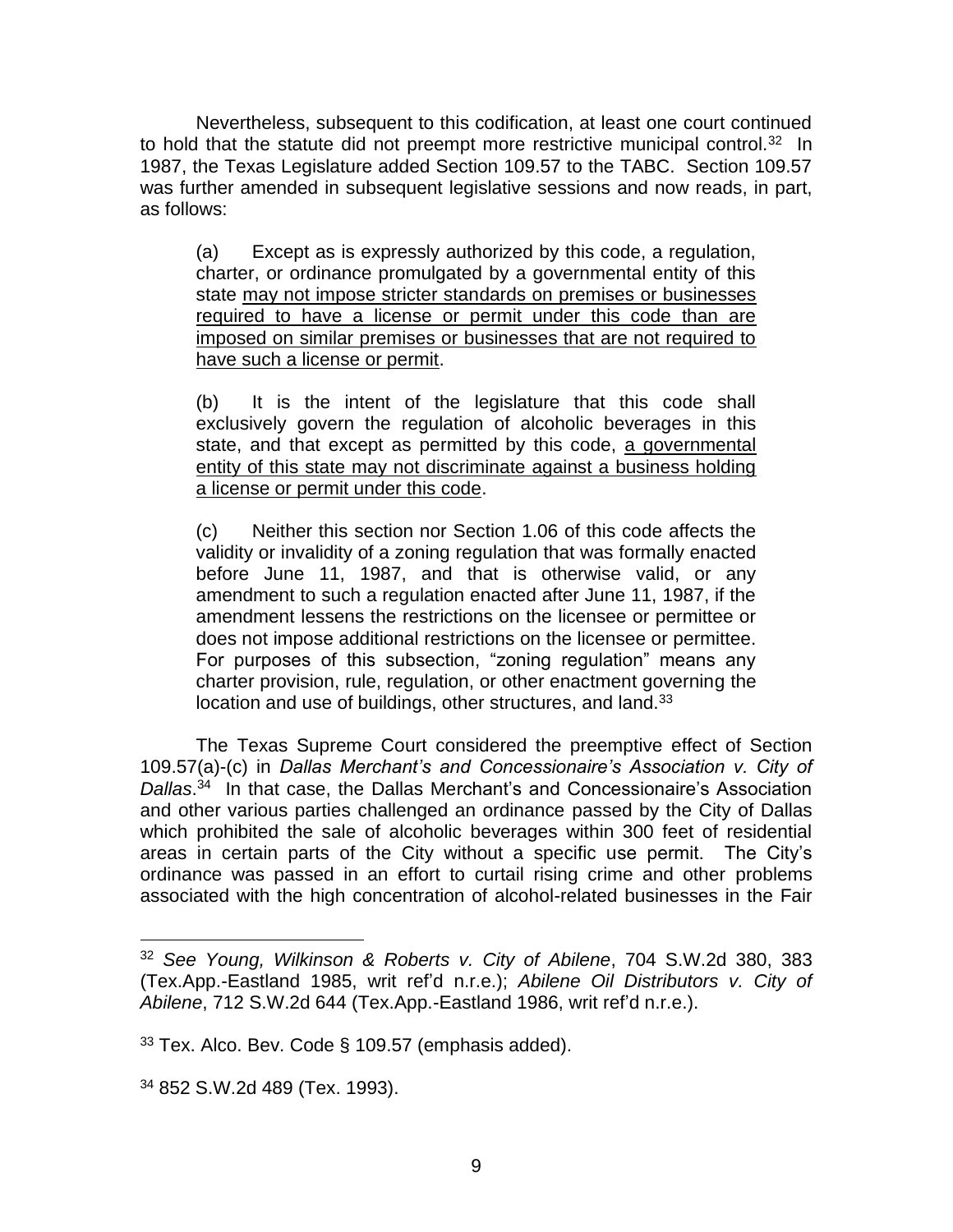Park area of Dallas. Following a bench trial, the trial court held that the City's ordinance was void to the extent it conflicted with the TABC. The Texas Court of Appeals reversed and rendered judgment in favor of the City.

On appeal, the Texas Supreme Court reversed the Court of Appeals and affirmed the judgment of the trial court. The Texas Supreme Court held that the City's ordinance was preempted by the TABC, stating that "the regulation of alcoholic beverages is exclusively governed by the provisions of the TABC unless otherwise provided. Section 109.57 clearly preempts an ordinance of a home-rule city that regulates where alcoholic beverages are sold under most circumstances."<sup>35</sup> The Court concluded that the City could have prohibited the sale of alcoholic beverages in residential areas, but not in the 300-foot zone surrounding residential areas. The Court also held that Section 109.33, which permits a city to prohibit the sale of alcoholic beverages within 300 feet of a church, school, or public hospital, did not apply to residential areas. Accordingly, a municipality's authority to enact new legislation regulating the sale of alcoholic beverages is unenforceable to the extent it is in conflict with the TABC.

Importantly, Sections 1.06 and 109.57 of the TABC do not affect the validity or invalidity of a zoning regulation that was formally enacted before June 11, 1987, and that is otherwise valid, or any amendment to such a regulation enacted after June 11, 1987, if the amendment lessens the restrictions or does not impose additional restrictions.<sup>36</sup>

The legal and practical effects of Section 109.57 on municipal land use regulations are far-reaching: (1) a city may not impose stricter standards on premises required to have a liquor license than are imposed on similar premises that are not required to have a liquor license; (2) the TABC exclusively governs the regulation of alcoholic beverages and a city may not discriminate against a business holding a liquor license; (3) a city may prohibit the sale of alcohol in residential zones, but not in non-residential zones; and (4) a city may not prohibit the sale of alcohol in one residential zone but allow it in another residential zone.

**Pawn Shops:** In part in response to attempts by municipalities to "zone out" pawn shops, in 1991 the Legislature approved House Bill 1258, now codified in Section 211.0035 of the Texas Local Government Code, which addresses the authority of municipalities to zone pawnshops:

(b) For the purposes of zoning regulation and determination of zoning district boundaries, the governing body of a municipality shall designate pawnshops that have been licensed to transact

<sup>35</sup> *Id.* at 491-92.

<sup>36</sup> Tex. Alco. Bev. Code § 109.57(c).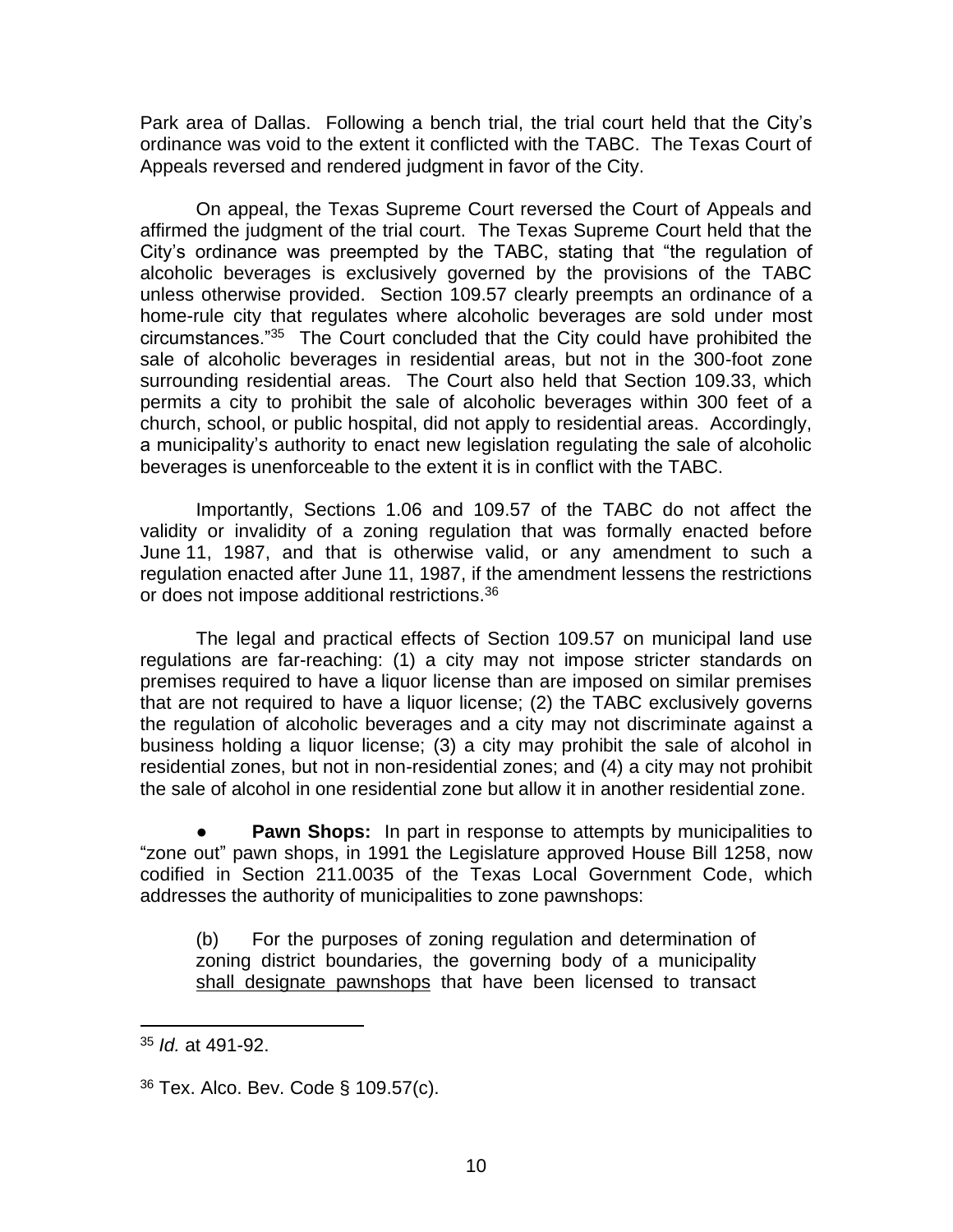business by the Consumer Credit Commissioner under Chapter 371, Finance Code, as a permitted use in one or more zoning classifications.

(c) The governing body of a municipality may not impose a specific use permit requirement or any requirement similar in effect to a specific use permit requirement on a pawnshop that has been licensed to transact business by the Consumer Credit Commissioner under Chapter 371, Finance Code.<sup>37</sup>

Consequently, Texas municipalities now may not "zone out" pawnshops from a city, may not impose any type of specific use permit or similar permit requirement on pawnshops, and must allow pawnshops as a permitted use in at least one zoning district in the city.<sup>38</sup>

**Oil and Natural Gas Operations:** During the last 20 years many Texas municipalities struggled with the pervasive effects of gas drilling on their communities, and it was not unusual that municipal drilling regulations were usually very detailed and addressed drilling surface site standards as well as setbacks from nearby surface land uses.<sup>39</sup> On November 4, 2014, everything changed—the citizens of Denton overwhelmingly enacted Texas' first hydraulic fracturing ban, with 59% of residents voting in favor of the ban. The "fracking ban" was a municipal business regulation, not a zoning regulation, and it simply provided that "it shall be unlawful for any person to engage in hydraulic fracturing within the corporate limits of the City." The same week of the election saw lawsuits being filed by the oil and gas industry against the City of Denton, but more significantly, the next session of the Legislature in January 2015 took care of any future fracking bans or other municipal regulations the industry considered to be against its best interests. The Legislature adopted House Bill 40, now codified in Section 81.0523 of the Texas Natural Resources Code.

<sup>37</sup> Emphasis added.

<sup>39</sup> Terry will shamelessly plug a book for which he was a contributing author. *See Beyond the Fracking Wars*, E. Powers and B. Kinne, eds. (American Bar Association 2013). It addresses the plethora of issues confronted by local governments in regulating natural gas drilling operations.

<sup>38</sup> *See Hollingsworth v. City of Dallas*, 931 S.W.2d 699, 704 (Tex.App.-Dallas 1996, writ denied) (Court of Appeals compares municipal regulation of pawnshops to municipal regulation of alcoholic beverage sales, concluding that "the legislature nevertheless passed other legislation enabling home-rule cities to regulate the location of those businesses under limited circumstances").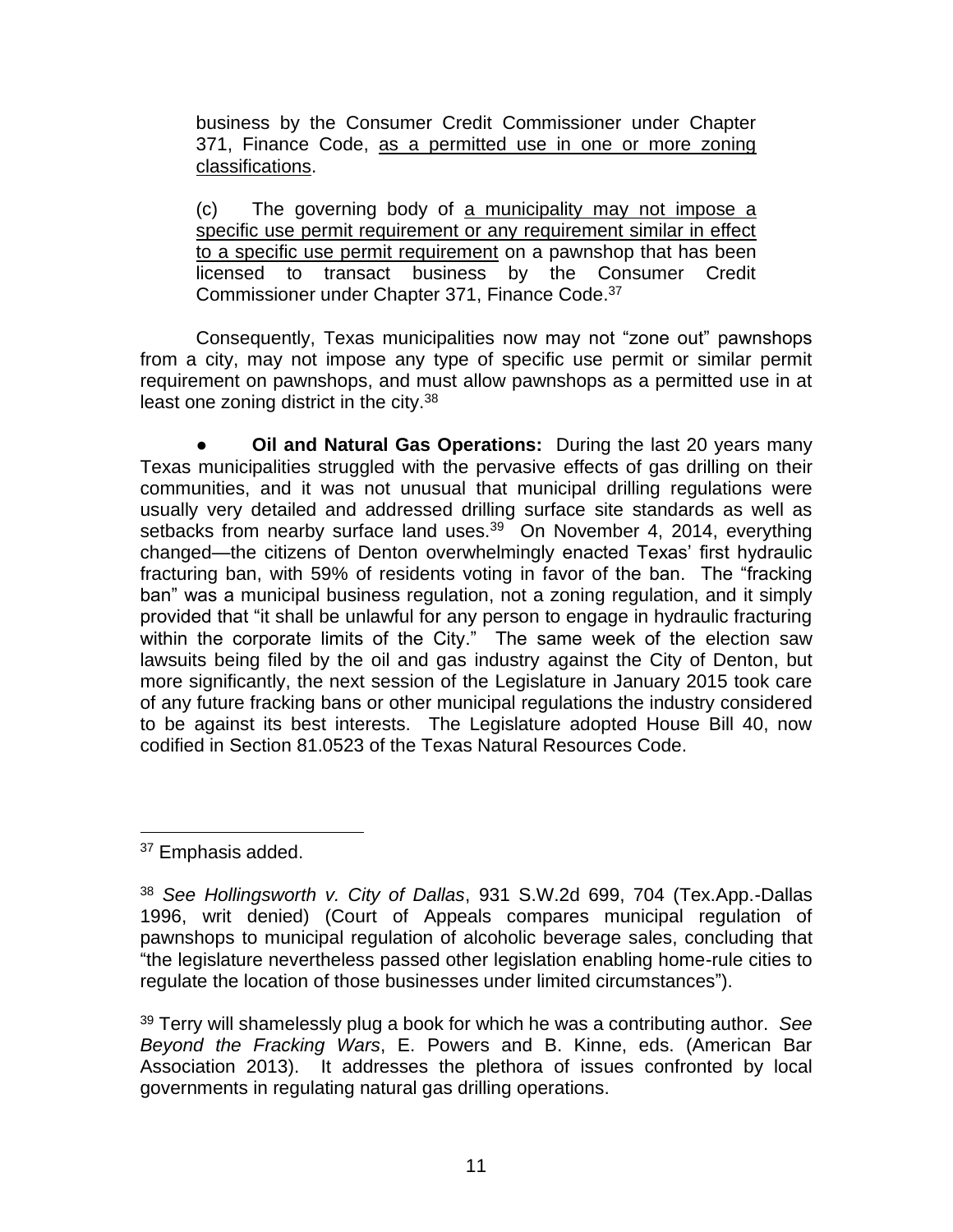House Bill 40 mandated that an oil and gas operation<sup>40</sup> is subject to the exclusive jurisdiction of the state, and provided that a city "may not enact or enforce an ordinance or other measure, or an amendment or revision of an ordinance or other measure, that bans, limits, or otherwise regulates an oil and gas operation within the boundaries or extraterritorial jurisdiction" of the city<sup>41</sup>; however, cities were authorized to "enact, amend, or enforce an ordinance or other measure that: (a) regulates only aboveground activity related to an oil and gas operation that occurs at or above the surface of the ground, including a regulation governing fire and emergency response, traffic, lights, or noise, or imposing notice or reasonable setback requirements; (b) is commercially reasonable[ <sup>42</sup>]; (c) does not effectively prohibit an oil and gas operation conducted by a reasonably prudent operator; and (d) is not otherwise preempted by state or federal law." While the legislation offers cities a "safe harbor" for regulations that have been in effect for at least five years,<sup>43</sup> the authors believe it is highly unlikely that the "safe harbor" would provide much solace to a local government undergoing a court attack on its drilling regulations by a natural gas operator.

# **IV.**

# **Municipal Regulation of Schools**

Not that many years ago the law was fairly—but certainly not 100%—clear about the extent to which a municipality could impose its land use regulations on independent school districts. The advent of charter schools, some of which may or may not have several of the attributes of governmental entities, has complicated the issue of the extent of permissible municipal regulation. Consequently, we have opted to address municipal regulation of schools that are

<sup>41</sup> Tex. Nat. Res. Code § 81.0523(b).

<sup>42</sup> "Commercially reasonable" is defined as "a condition that would allow a reasonably prudent operator to fully, effectively, and economically exploit, develop, produce, process, and transport oil and gas, as determined based on the objective standard of a reasonably prudent operator and not on an individualized assessment of an actual operator's capacity to act." *Id*., § 81.0523(a)(1).

<sup>43</sup> *Id*., § 81.0523(d).

 $40$  An "oil and gas operation" means "an activity associated with the exploration, development, production, processing, and transportation of oil and gas, including drilling, hydraulic fracture stimulation, completion, maintenance, reworking, recompletion, disposal, plugging and abandonment, secondary and tertiary recovery, and remediation activities." Tex. Nat. Res. Code § 81.0523(a)(2).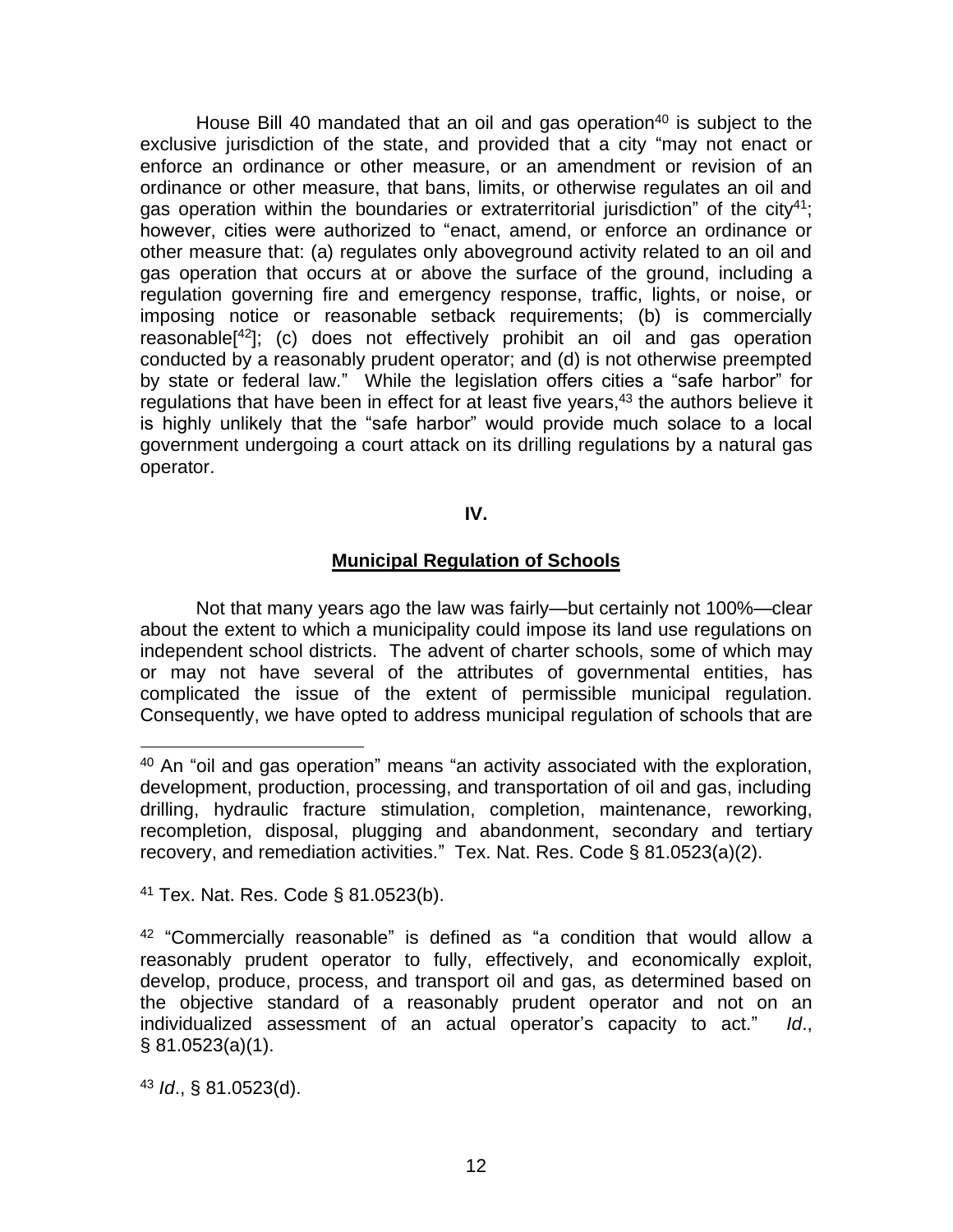operated by independent school districts or other governmental entities versus charter schools operated by non-governmental entities. Thus, the parameters of municipal regulation of charter schools operated by non-governmental entities are less than clear at the present time.

# **A. Schools Operated by Independent School Districts**

There has long been conflict between municipalities and independent school districts whether city zoning ordinances apply to school districts. Over the years cities and school districts have litigated this issue, and the result has been fairly clear—cities may not "zone out" schools but may enforce their reasonable land use regulations relative to schools.

The first Texas Supreme Court decision to address this issue was handed down in 1964 in *Port Arthur Independent School District v. City of Groves*. 44 In *Groves*, the Supreme Court held that school districts are subject to building codes, city inspections and permits, writing that a city "in performing its duties as delegated to it by the state, does not usurp the authority and responsibility of the school district in the realm of education by requiring the school buildings to meet certain minimum standards of construction any more than it usurps the control and management of individuals and private corporations over their property and affairs by making them meet those same standards." 45

Not surprisingly, almost a decade later the Texas Supreme Court held that a municipality could not "zone out" a facility operated by an independent school district. The City of Sunset Valley, a southwest suburb of Austin, had zoned all land in its corporate limits for residential purposes. When Austin Independent School District (AISD) proposed to build a sports center, a school bus barn and garage in Sunset Valley, the city refused to issue a permit. The Supreme Court ruled in favor of AISD, writing that municipalities cannot utilize their zoning powers to totally exclude the reasonable location of school facilities within their municipal boundaries.<sup>46</sup>

<sup>44</sup> 376 S.W.2d 330 (Tex. 1964).

<sup>45</sup> *Id*. at 334. *See also* Tex. Att'y Gen. Op. JM-180 (1984) (the legislature, by authorizing a school district to locate a school facility within a municipality, did not preempt the city's police power to enforce necessary health and safety regulations).

<sup>46</sup> *Austin Indep. Sch. Dist. v. City of Sunset Valley*, 502 S.W.2d 670, 673 (Tex. 1973). *See also City of Addison v. Dallas Indep. Sch. Dist.*, 632 S.W.2d 771, 773 (Tex. App.—Dallas 1982, writ ref'd n.r.e.) (a school district may place any facility within an area zoned residential and is generally exempt from a city's locationbased requirements as long as the school district is not acting unreasonably or arbitrarily).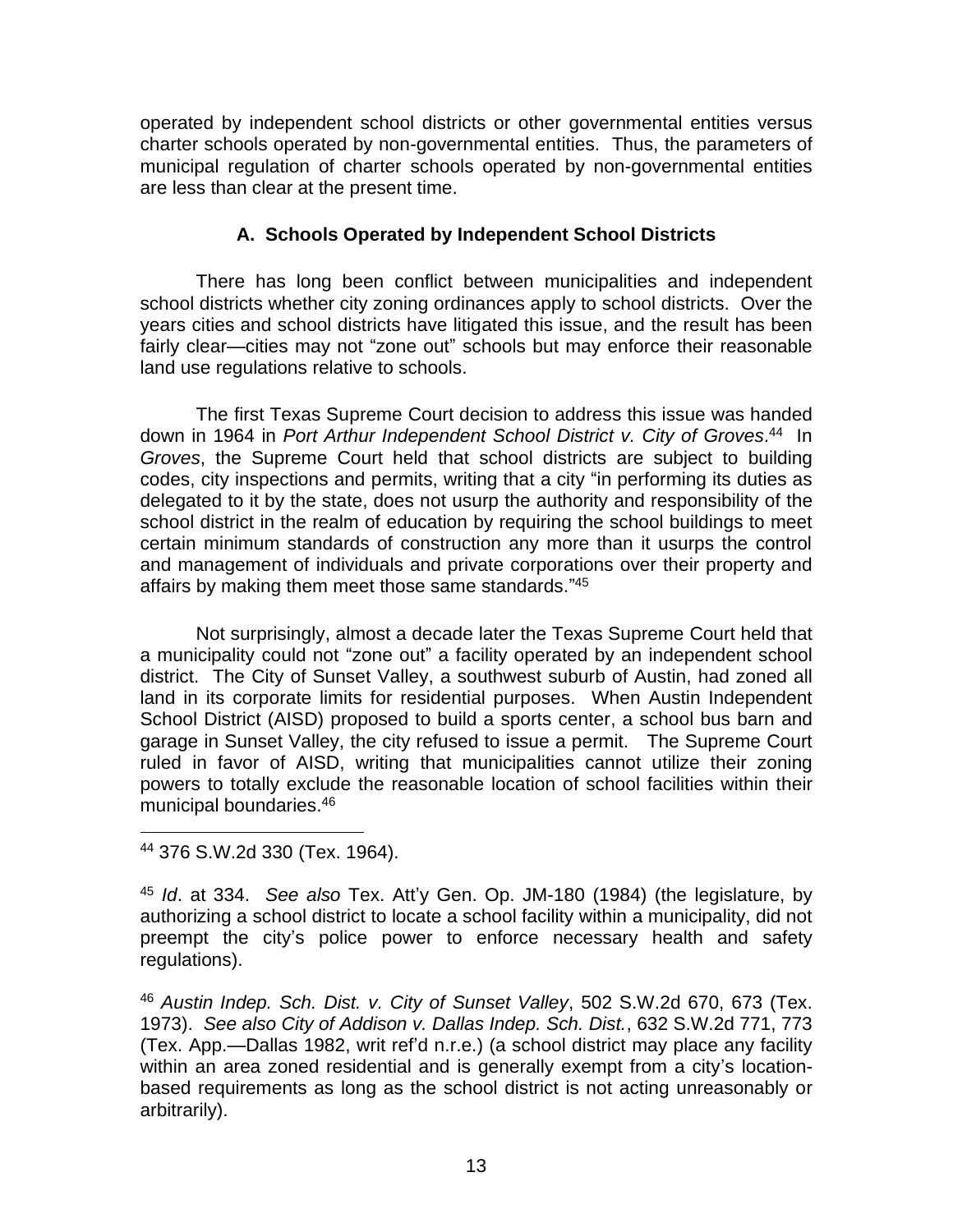With *Groves* and *Sunset Valley* in mind, questions still remained about the extent of municipal regulation over school districts in the land use context—the authors' experience has been that most cities do not "zone out" school district facilities and most school districts have no objection to city inspections and obtaining construction-related permits from a city. But the unanswered question remained about the degree of regulatory control a city had over a school district. Fortunately, the Texas Attorney General has provided additional (but by no means conclusive) context in responding to this issue. In Texas Attorney General Opinion No. GA-0697 (2009), Attorney General Greg Abbott determined that a home rule municipality "may enforce its reasonable land development regulations and ordinances against an independent school district for the purposes of aesthetics and the maintenance of property values."<sup>47</sup> Thus, from the foregoing case law and attorney general opinions, a city cannot, under its zoning laws, prevent a school district from constructing facilities authorized as a school function under the Education Code, but a city may enforce its (1) building codes and (2) land development regulations for the purpose of aesthetics and maintenance of property values.

# **B. Charter Schools**

More and more frequently cities are required to determine the extent to which charter schools are subject to their land use regulations. Should a charter school be treated the same as a school operated by the local independent school district, or are charter schools distinct? The answer to that question is not quite clear at present.

Charter schools were authorized by the Texas Legislature in 1995 to provide an alternative to traditional public schools. The statutory purposes for charter schools are to (1) improve student learning; (2) increase the choice of learning opportunities within the public school system; (3) create professional opportunities that will attract new teachers to the public school system; (4) establish a new form of accountability for public schools; and (5) encourage different and innovative learning methods.<sup>48</sup> The various types of openenrollment charter schools<sup>49</sup> are addressed in Subchapter D of Chapter 12 of the Texas Education Code. Specifically, Section 12.101 of the Education Code describes in detail "eligible entities" for an open-enrollment charter school: (1) a charter may be granted to an institution of higher education; (2) a private or independent institution of higher education; (3) a tax-exempt organization; or (4)

<sup>47</sup> Tex. Att'y Gen. Op. GA-0697 at 3 (2009).

<sup>48</sup> Tex. Educ. Code § 12.001(a).

<sup>&</sup>lt;sup>49</sup> An open-enrollment charter school is one that must accept every student who applies.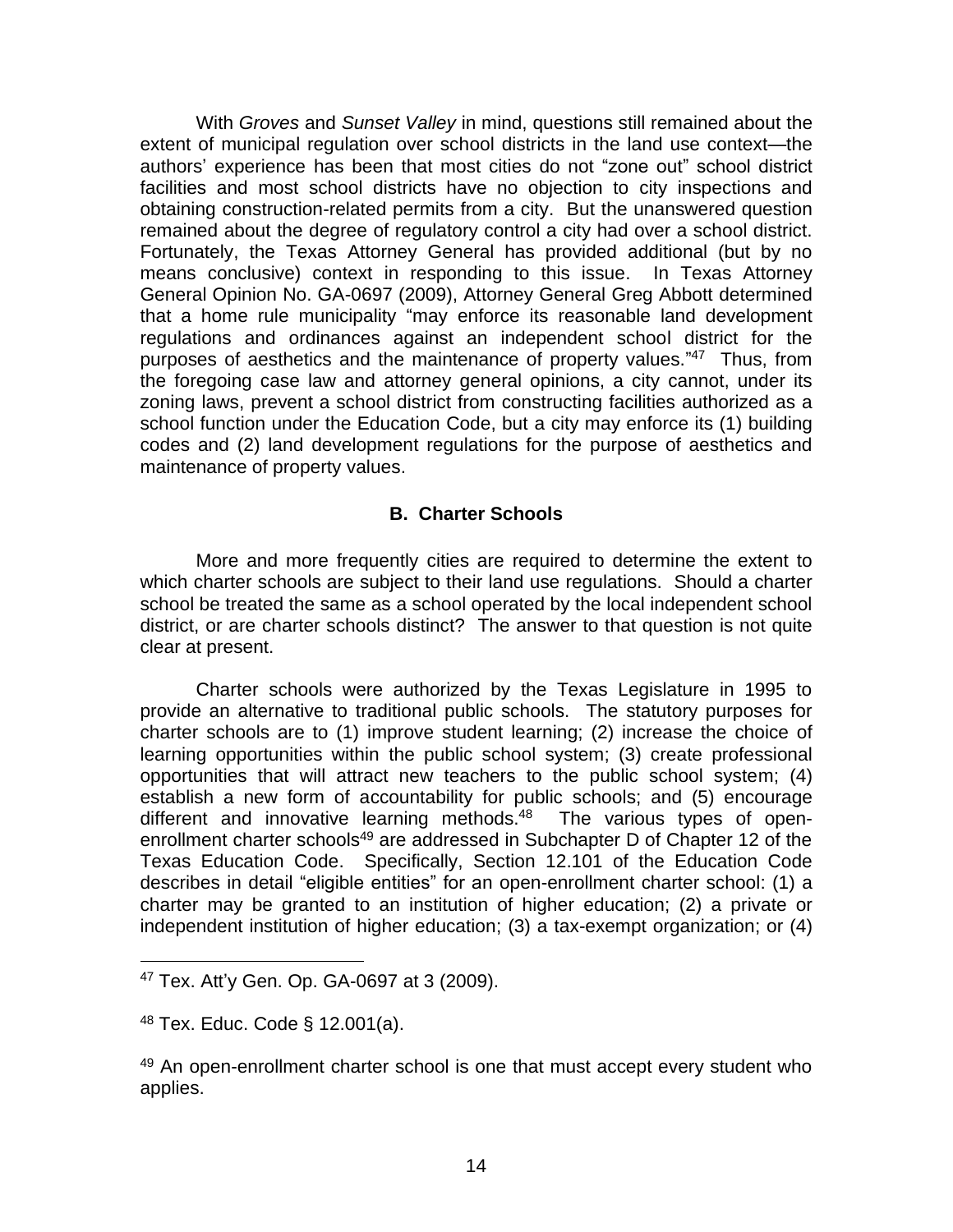a governmental entity.<sup>50</sup> Open-enrollment charter schools are "part of the public school system of this state."<sup>51</sup>

The paradox of charter schools is that while on one hand they are "part of the public school system," those that are operated as non-profit tax-exempt organizations specifically lack many of the indicia of public entities—for example, their boards of trustees are not elected by the citizens, they do not possess the power to tax, they have no mechanism by which to condemn property, and they possess no power to issue public debt.<sup>52</sup> Further, Section 12.1058(c) of the Education Code provides that an open-enrollment charter school operated by a tax-exempt entity "is not considered to be a political subdivision, local government or local governmental entity" except in very limited circumstances.<sup>53</sup> So, while it is clear that a charter school operated by an independent school district or a public university is considered part of a governmental entity, how should cities treat charter schools operated by non-profit tax-exempt entities?

The Texas Education Code provides a mixed message in response to this question. Section 12.103(a) of the Education Code mandates that "an openenrollment charter school is subject to . . . municipal zoning ordinances governing public schools"; however, Section 12.103(c) states that such campuses are exempt from municipal zoning regulations governing public schools if the campus is "located in whole or in part in a municipality with a

<sup>51</sup> *Id*., § 12.105.

<sup>50</sup> *Id*., § 12.1010(a). Both an "institution of higher education" and a "private or independent institution of higher education" are defined in § 61.003 of the Texas Education Code.

<sup>52</sup> While not specifically addressing zoning or land use issues, a May 2018 article in the *Texas Tribune* addressed the issue whether charter schools are considered public or private. The article was appropriately entitled: *Are charter schools private? In Texas courts, it depends why you're asking*. *See* https://www.texastribune.org/2018/05/07/are-charter-schools-private-texascourts-depends-when-you-ask/.

<sup>&</sup>lt;sup>53</sup> An open-enrollment charter school operated by a tax-exempt entity is only considered a political subdivision, a local government or a governmental entity when (1) an applicable statute specifically applies to an open-enrollment charter school or (2) a provision in Chapter 12 of the Education Code states that a specific statute is applicable to an open-enrollment charter school. *See* Tex. Educ. Code § 12.1058(c).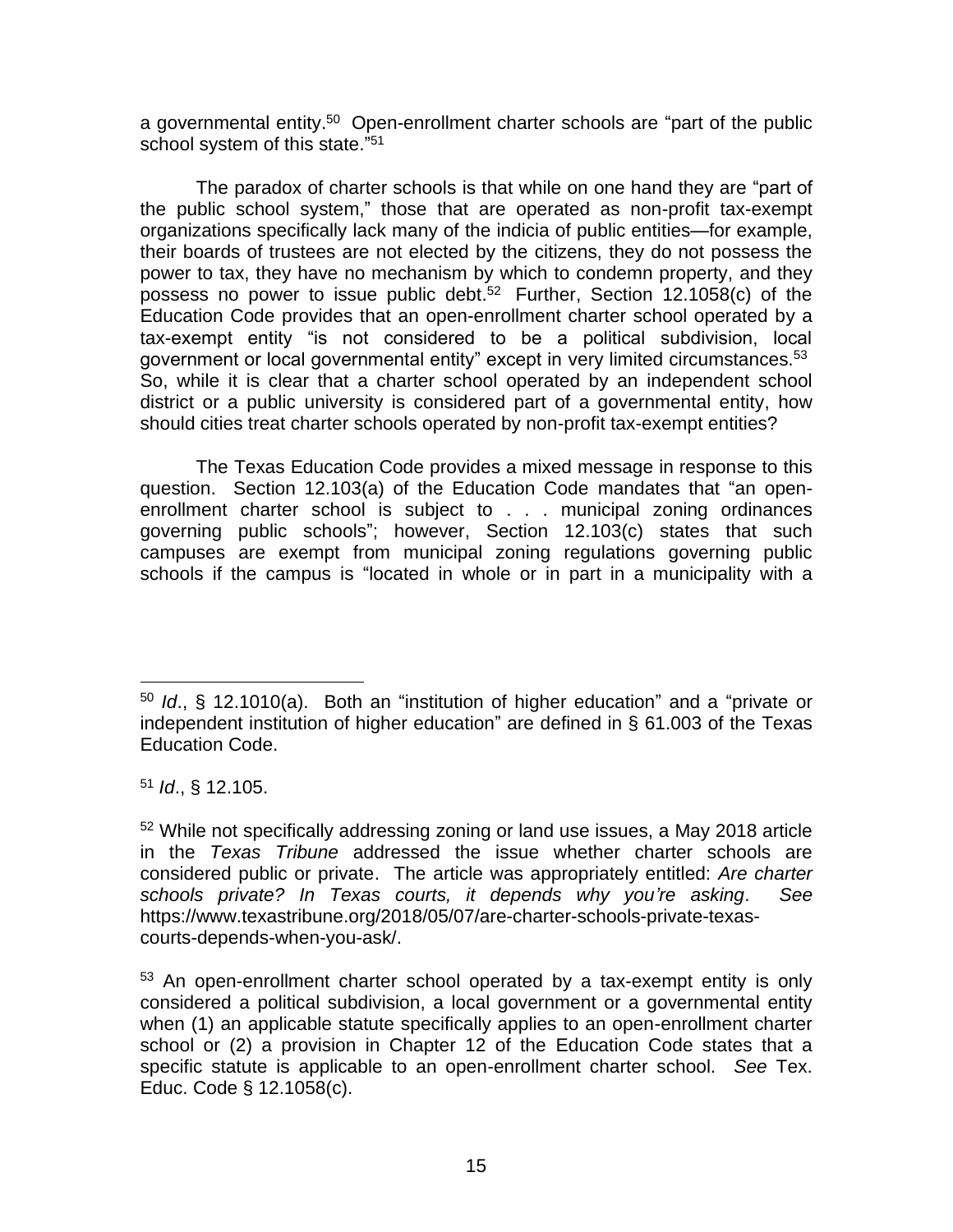population of 20,000 or less." 54 In such cases, the open-enrollment charter school need not be treated as a public school.

The authors do note, however, that during the preparation of this paper, two identical companion bills were introduced in the 87th Regular Session of the Texas Legislature—Senate Bill No. 487 and House Bill No. 1348.<sup>55</sup> If adopted, this legislation appears to expand municipal regulation of open-enrollment charter schools—but only by cities with a population of more than 20,000.

Under both bills,<sup>56</sup> Section 12.1058 of the Education Code would be amended to add a new subsection (d), which provides as follows:

(d) Except as provided by Section 12.103(c), a municipality shall consider an open-enrollment charter school a school district for purposes of zoning, permitting, code compliance, and development.

Assuming the foregoing legislation is enacted this year, the following is a summary of municipal regulatory authority for an open-enrollment charter school:

● In a city with a population in excess of 20,000, an openenrollment charter school is considered a school district, and the charter school is subject to the same municipal zoning, permitting,

<sup>55</sup> Both bills address various amendments to the Texas Local Government Code specific to both public school districts and charter schools. Section 2 of both bills address development standards in territory which has been annexed for limited purposes (*see* Tex. Local Gov't Code § 212.902); Section 3 amends Chapter 250 of the Local Government Code by adding a new § 250.013 which provides that a municipality, among others, cannot prohibit an open-enrollment charter school from locating at any location or in any zoning district in the municipality; Section 4 amends § 395.022 of the Local Government Code by not requiring openenrollment charter schools to pay impact fees, as is the current practice with independent school districts; and Sections 5 and 6 amend § 552.053 of the Local Government Code by exempting open-enrollment charter schools from fees imposed by a municipal drainage utility ordinance.

<sup>56</sup> *See* Senate Bill No. 487, § 1 and House Bill No. 1348, § 1.

<sup>&</sup>lt;sup>54</sup> Please note that when a Texas statute refers to "population," according to the Code Construction Act (which applies to any code enacted by the 60th or subsequent Legislature), that term means "the population shown by the most recent federal decennial census." *See* Tex. Gov't Code § 311.005(3). Therefore, at the present time the most recent decennial census is the 2010 federal decennial census. The 2020 federal decennial census should be released sometime later this year.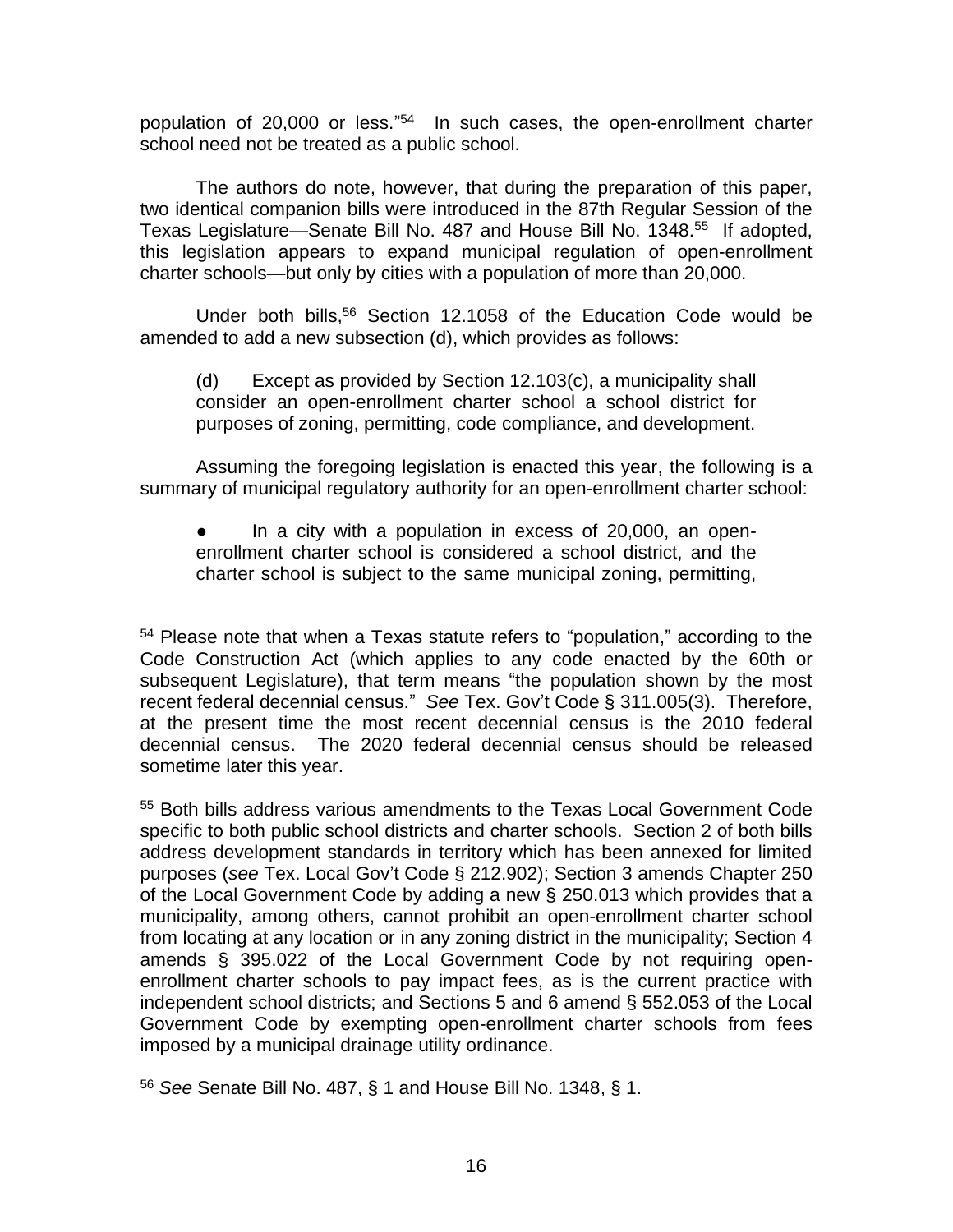code compliance and development ordinances governing a school district.

● In a city with a population of 20,000 or less, an openenrollment charter school is not subject to a municipal zoning ordinance governing public schools.

As a practical matter, many cities do not have specific zoning regulations governing schools. Schools, like most other governmental facilities, generally may be located in any zoning district, so what municipal zoning ordinance provisions would apply to an open-enrollment charter school? As a practical matter—with no Texas case law or attorney general opinion directly on point, and with the proliferation of non-profit tax-exempt charter schools, particularly in urban/suburban areas around the state—we believe it is wise to take Section 12.105 of the Education Code at face value. Any open-enrollment charter school is a public school and consequently, whether operated by a non-profit tax-exempt entity or not, and regardless of the indicia of public entities the charter school may possess, they should be analyzed the same as facilities operated by independent school districts. Further, municipal zoning and land development codes should be amended, if necessary, to provide that charter schools are subject to the same regulatory framework as school districts. There is no reason to believe that open-enrollment charter schools will be treated any differently than independent school districts when it comes to municipal land use regulations. Therefore, we would recommend following *Groves*, *Sunset Valley* and Texas Attorney General Opinion No. GA-0697 (2009): a city may enforce its (1) building codes and (2) land development regulations for the purpose of aesthetics and maintenance of property values.

# **V.**

# **Must Cities Follow and Enforce Their Own Land Use Regulations?**

In the absence of express or clearly implied statutory preemption, the general rule has been that municipalities may be granted immunity from zoning ordinances based on the application of traditional immunity doctrines. These doctrines include: (1) the distinction between the entity exercising a governmental or propriety function; (2) the doctrine of eminent domain; and (3) the state sovereign immunity doctrine.<sup>57</sup> Texas case law has addressed both the governmental function test and the eminent domain authority of Texas municipalities, generally concluding that cities are not required to follow their own land use regulations.

<sup>57</sup> *Rathkopf's* § 76:2 at 76-6.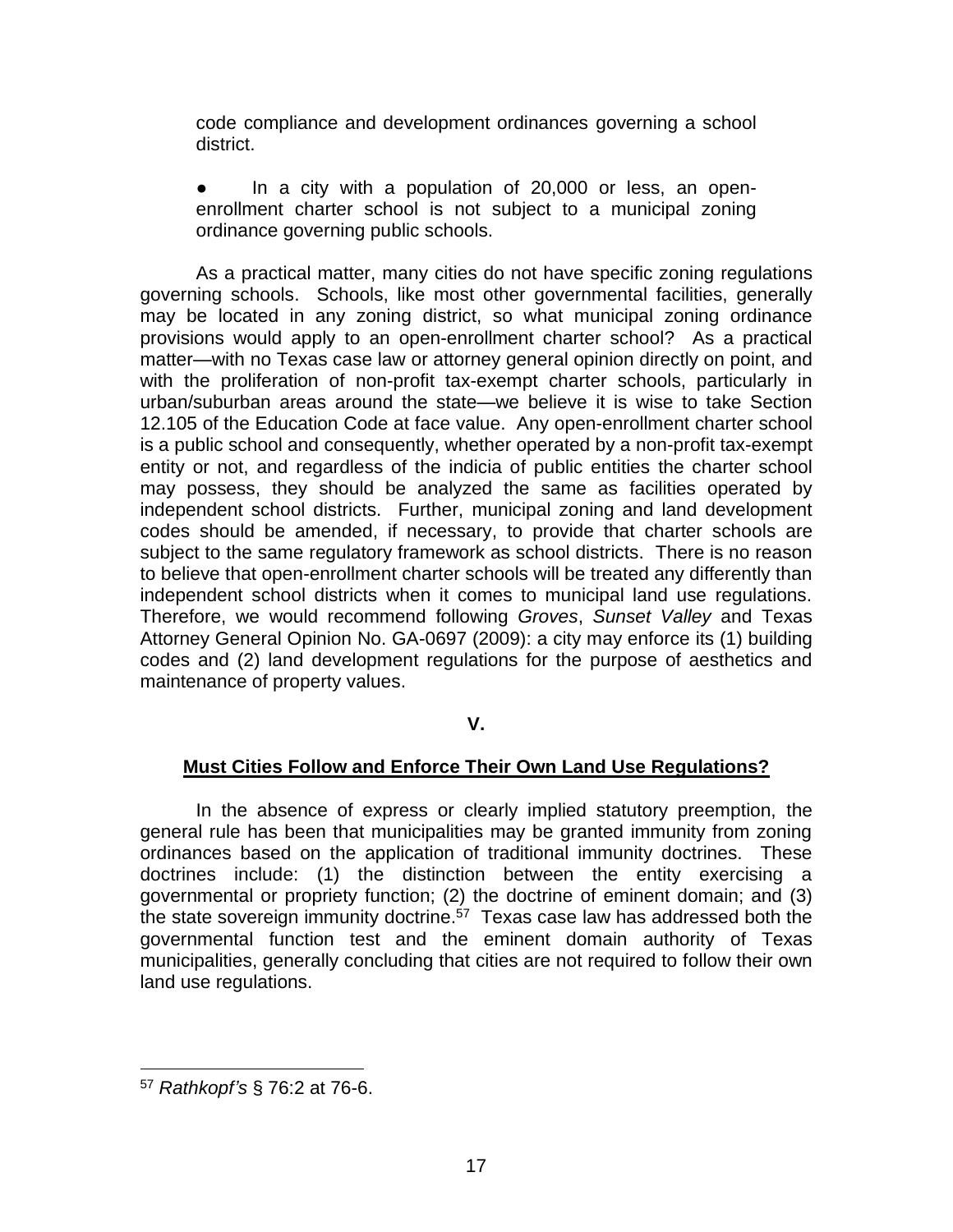Texas courts have long recognized the authority of a municipality to locate municipal buildings and structures anywhere in the city. In *City of McAllen v.*  Morris,<sup>58</sup> the San Antonio Court of Civil Appeals held that "absent some restraint imposed by constitutional provision or by action of the State Legislature," the provisions of the Texas Zoning Enabling Act<sup>59</sup>

do not preclude the legislative body of a city from providing in a comprehensive zoning ordinance that such ordinance shall not prevent the city from erecting in any zone such municipal buildings and structures as may be deemed necessary for the safety, health and general welfare of the public.<sup>60</sup>

This conclusion was upheld by the Texas Supreme Court more than 30 years later in *City of Lubbock v. Allen*. <sup>61</sup> In *Allen*, the City of Lubbock "decided to improve a heavily traveled street intersection next to the Austins' house" and "it was necessary for the City to acquire portions of the Austins' lot, thus leaving the Austins with a side yard only four and three-tenths feet wide."<sup>62</sup> The Austins sued, contending that "the City had abused its discretion by exercising its power of eminent domain in derogation of one of its zoning ordinances."<sup>63</sup>

The Texas Supreme Court, framing the question as "whether a city is bound by its zoning ordinances when exercising its eminent domain authority,"64 concluded that "a city exercising its eminent domain power is not bound by its own zoning ordinance unless the objecting party can show that the condemnation is unreasonable or arbitrary." 65 Moreover, the Court held that

<sup>59</sup> Found in Chapter 211 of the Texas Local Government Code.

<sup>60</sup> *Morris*, 217 S.W.2d at 877.

<sup>61</sup> 628 S.W.2d 49 (Tex. 1982).

<sup>62</sup> *Allen*, 628 S.W.2d at 49. The Lubbock zoning ordinance required a 10-foot minimum side yard.

<sup>63</sup> *Id*. at 49-50.

<sup>64</sup> *Id*. at 50.

<sup>65</sup> *Id*. The Court specifically cited its 1973 *Sunset Valley* decision, noted above in n. 46.

<sup>58</sup> 217 S.W.2d 875 (Tex.Civ.App.—San Antonio 1948, writ ref'd). In *Morris*, neighboring property owners contended that the City of McAllen's construction of a fire station violated the city's zoning ordinance and the city should be enjoined from constructing or operating the proposed fire station.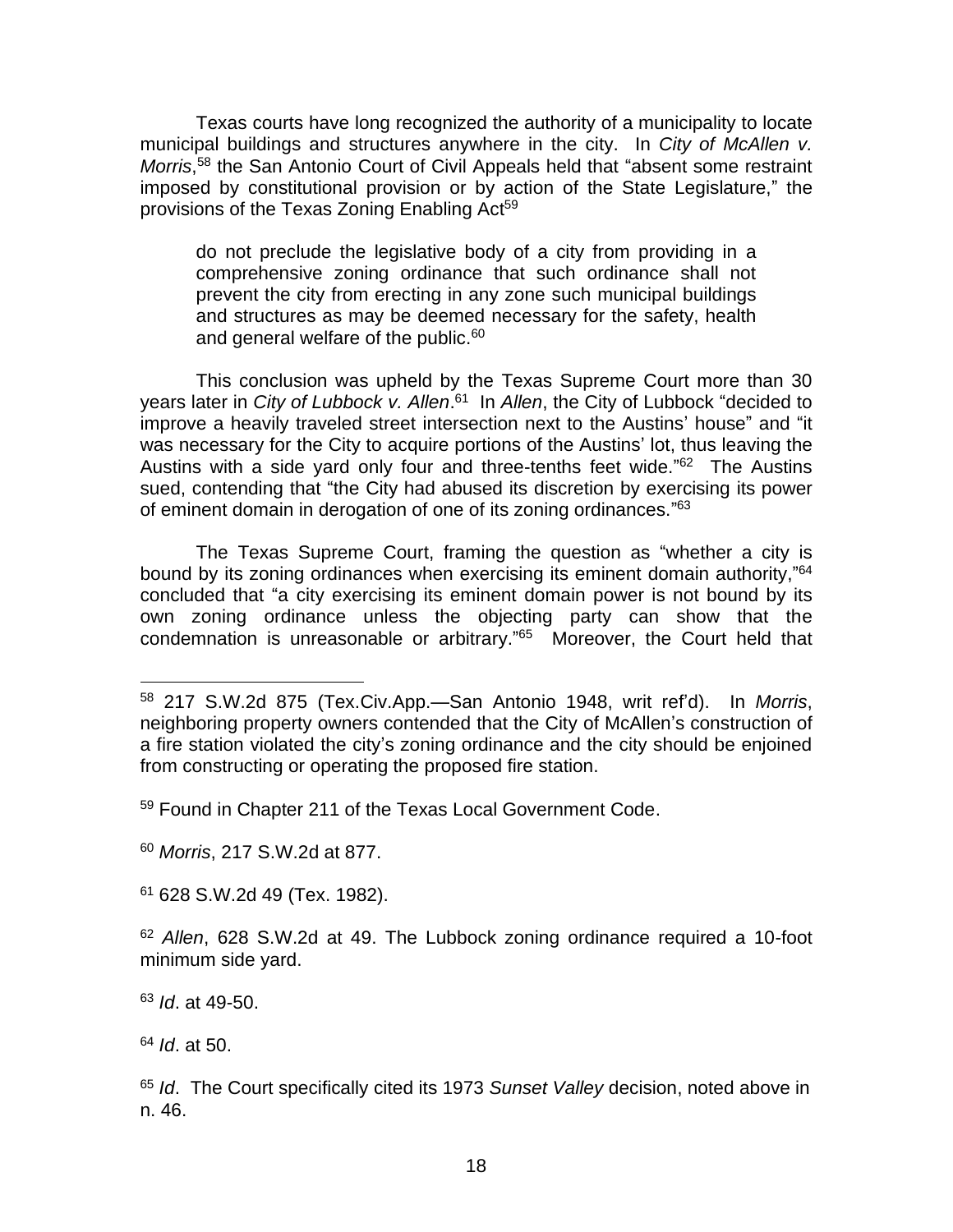where a city's exercise of eminent domain has come into conflict with an existing zoning ordinance, the reasonableness or arbitrariness or the proposed action is a question of law to be decided by the court. "To hold otherwise would tend to substitute the land use preferences of a jury for those of a governing body acting under statutory authority, presumably with a special expertise in the area."<sup>66</sup> Therefore, Texas cities may erect municipal buildings and facilities in any zoning district where the city deems necessary for the public health, safety and welfare, even if it is in violation of the city's zoning regulations.

Similarly, the law is well-established that a municipality is not liable for its failure to enforce its own ordinances, and that irregularities in following its own ordinances do not render governmental actions void.<sup>67</sup>

The rationale behind the canon that municipalities are not liable for the failure to enforce their own ordinances stems from the public duty rule.

The public duty rule provides that where a municipality has a duty to the general public, as opposed to a particular individual, breach of that duty does not result in tort liability. . . . The rule protects municipalities from liability for failure to adequately enforce general laws and regulations, which were intended to benefit the

<sup>67</sup> *See, e.g., Ellis v. City of West University Place*, 175 S.W.2d 396, 398 (Tex. 1943) (municipality not liable for damages while attempting to enforce a void ordinance); *Swafford v. City of Garland,* 491 S.W.2d 175, 176 (Tex.Civ.App.— Eastland 1973, writ ref'd n.r.e.) (no liability for damages for the exercise or failure to exercise discretion in enforcing a city ordinance); *Young v. Jewish Welfare Fed'n of Dallas*, 371 S.W.2d 767, 771 (Tex.Civ.App.—Dallas 1963, writ ref'd n.r.e.) (city's procedures in amending site plan, even if in violation of city's own ordinances, were an exercise of the city's governmental powers and the city was immune from damages for any irregularities); *Stigler v. City of Chicago*, 268 N.E.2d 26, 29 (Ill. 1971) (city not liable for failure to enforce housing code since "[t]he ordinance did not give rise to any special duty to the plaintiff or to any particular person different from the public at large."); *Hannon v. Counihan*, 369 N.E.2d 917, 921-22 (Ill.App.Ct. 1977) (city not liable for failure of building inspector to follow city building code since "[t]o recognize such a duty here would be to make a municipality substantially an insurer of all construction it undertook to inspect and control through its building codes and would likely discourage all efforts at such control."); *Whitney v. City of New York*, 275 N.Y.S.2d 783, 784 (N.Y. App. Div. 1966) (city not liable for negligent inspection and for failure to enforce ordinances relating to inspection since "[u]nless it can be said that the statute was enacted for the benefit of an individual, no liability may be imposed for failure to carry out the statutory function.").

<sup>66</sup> *Id*.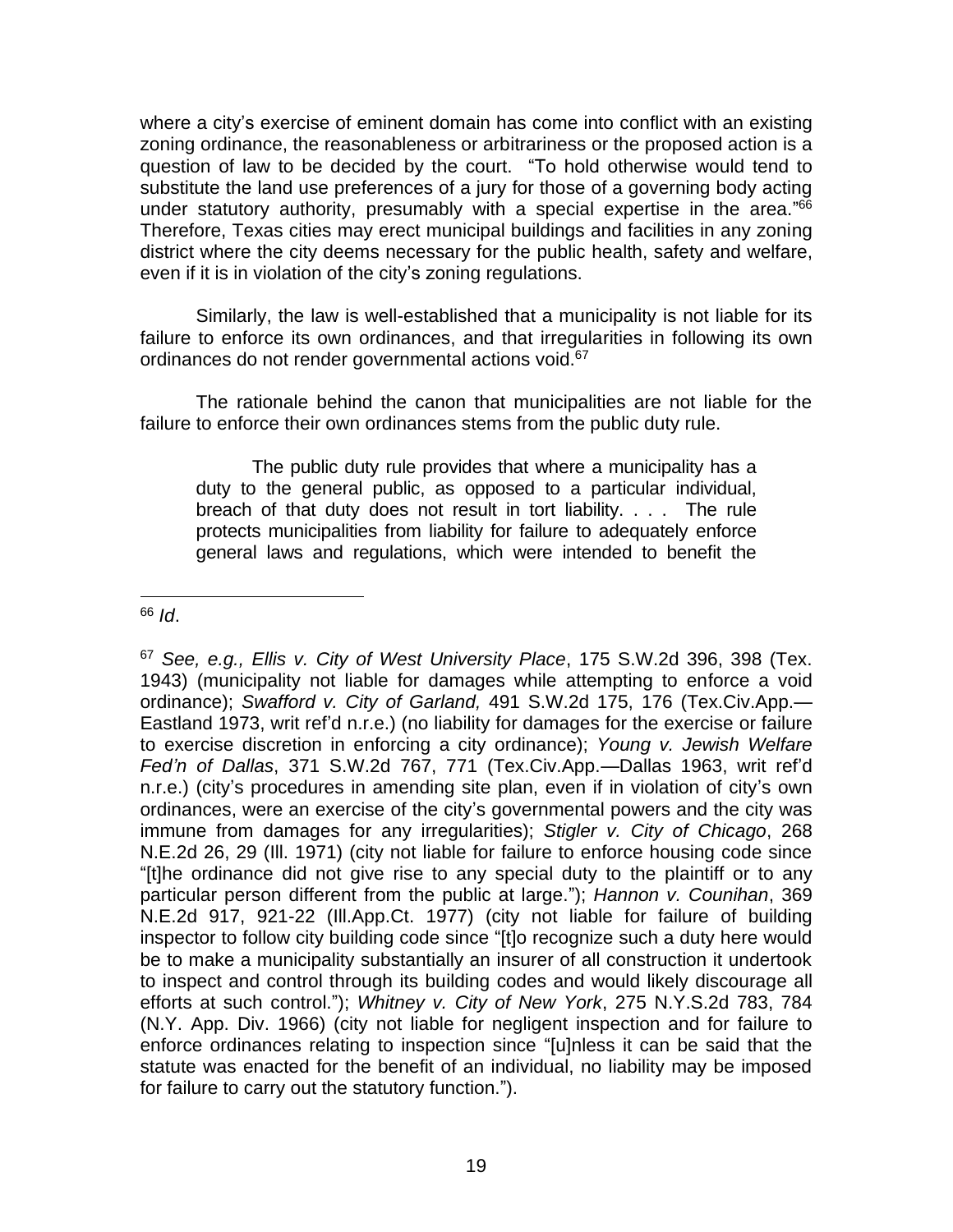community as a whole. The public duty rule is not technically grounded in governmental immunity, though it achieves much the same result. Unlike immunity, which protects a municipality from liability from breach of an otherwise enforceable duty to the plaintiff, the public duty rule asks whether there was any enforceable duty to the plaintiff in the first place.

Courts give several reasons for the rule. First, it is impractical to require a public official charged with enforcement or inspection duties to be responsible for every infraction of the law. Second, government should be able to enact laws for the protection of the public without exposing the taxpayers to open ended and potentially crushing liability from its attempts to enforce them. Third, exposure to liability for failure to adequately enforce laws designed to protect everyone would discourage municipalities from passing such laws in the first place. Fourth, exposure to liability would make avoidance of liability rather than promotion of the public welfare the prime concern for municipal planners and policymakers. Fifth, the public duty rule, in conjunction with the special relationship exception, is a useful analytical tool to determine whether the government owed an enforceable duty to an individual claimant.<sup>68</sup>

Consequently, even if a party could prove that a city had violated its own ordinances, such irregularities would not subject the city to liability or damages.

#### **VI.**

#### **Conclusion**

Although there are both constitutional and statutory limitations on the extent of municipal zoning powers when dealing with other governmental entities, municipalities are not powerless and often there are negotiations between cities and other governmental entities about the extent of municipal regulations that are acceptable. In practice, cities often have significant input in the land use decisions of other governmental entities.

<sup>68</sup> *McQuillin Municipal Corporations* § 53.18 (3d ed.) (footnotes omitted).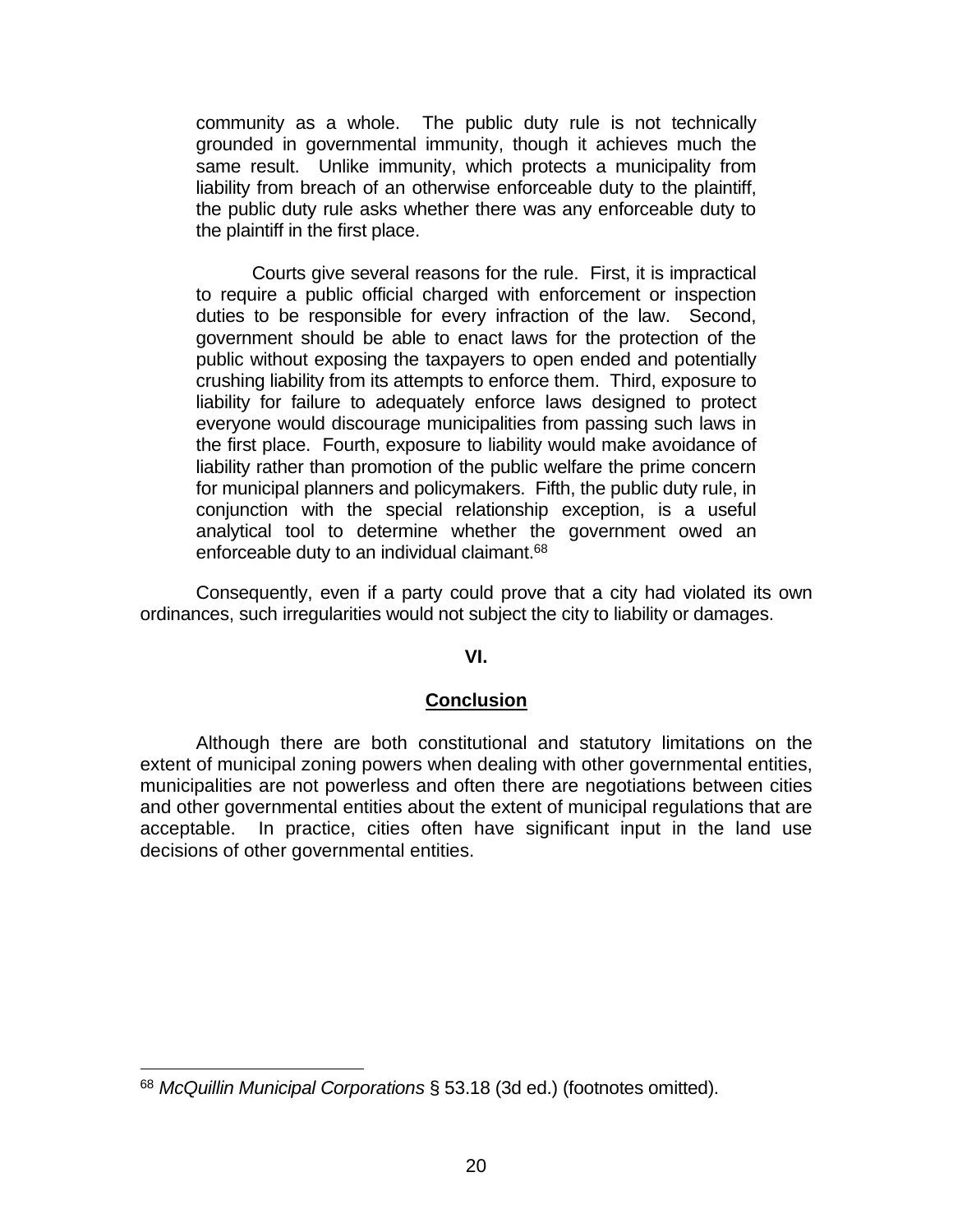# **ABOUT THE PRESENTERS:**

## **Terrence S. Welch**

In 1981, Terry began his legal career in the Dallas City Attorney's Office and he currently is one of the founding partners of Brown & Hofmeister, L.L.P. Since 1981, Terry has represented numerous growing communities in North Texas.

Terry received his Bachelor of Arts degree at the University of Illinois at Urbana-Champaign in 1976, his law degree in 1979 from the University of Houston College of Law and a Master of Public Affairs in 1981 at the Lyndon Baines Johnson School of Public Affairs at The University of Texas at Austin. Terry's most recent publication was a chapter on municipal regulation of natural gas drilling in *Beyond the Fracking Wars*, published by the American Bar Association in late 2013. He has had four law review articles published in *The Review of Litigation*, *Southern Illinois University Law Journal*, *Baylor Law Review* and *The Vermont Journal of Environmental Law*. Terry also recently had published an article on urban sprawl in Texas in the *Zoning and Planning Law Report*. He was the 2004-05 Chair of the State and Local Government Law Section of the American Bar Association and Immediate Past Section Chair of the State and Local Government Relations Section of the Federal Bar Association. He also serves as the Vice Chair of the Board of Trustees of Dallas Academy, an exceptional school for children with learning differences, located in the White Rock Lake area of East Dallas. In May 2014, Terry was appointed an adjunct member of the City of Dallas Civil Service Board. In August 2015 he was appointed a member of the Board and in September 2019 Mayor Eric Johnson appointed him as the Chair of the Civil Service Board.

#### **Tommy Ludwig**

Tommy currently serves as Assistant City Manager with the City of Waxahachie, and has oversight of the City's development services related functions. He manages the Building Inspection, Code Enforcement, Solid Waste Services, Health Inspection, Planning, GIS, Public Works, Engineering, and Water and Wastewater Utilities operations for the City of Waxahachie, where he has worked since 2017.

Prior to his time in Waxahachie, Tommy worked for the City of Dallas, in a number of different roles, for 10 years. His positions included Management Development Associate, Assistant to the City Manager, Fleet and Fuel Operations Manager, Process Improvement Team Manager, and Development Services Administrator. As the City's Development Services Administrator Tommy managed the Building Inspection and Plan Review, Subdivision, and Private Engineering Review functions for Dallas.